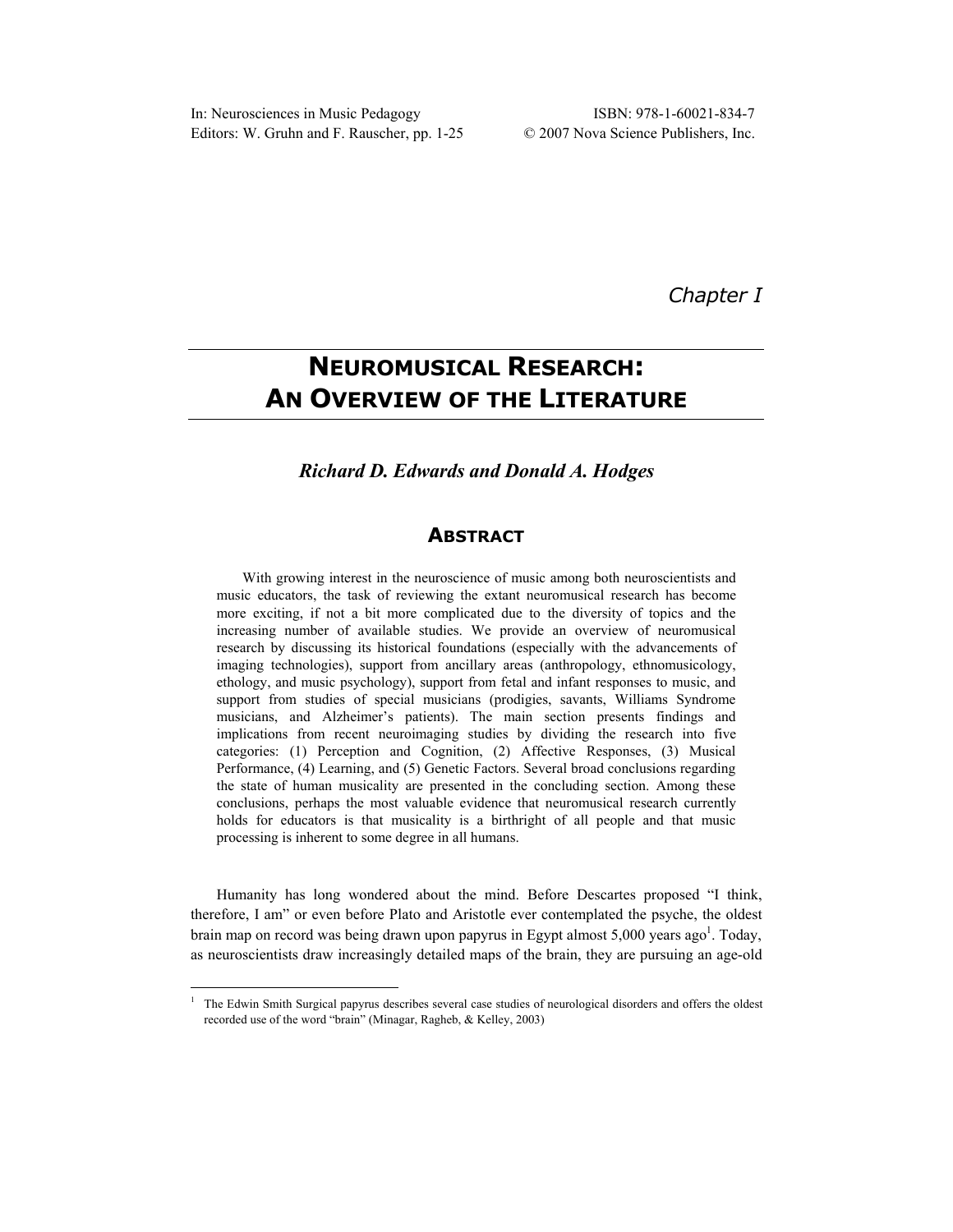curiosity. Recently, a fascinating agenda gaining the attention of the neuroscience community has been the way the brain engages in musical processes. Perhaps the rising interest in neuromusical research is due to music's status as a human constant. Evidence of music has been confirmed in every civilization throughout history (Chailley, 1964) and based on research in anthropology (Merriam, 1964), enthnomusicology (Blacking, 1973), and psychology (Gardner, 1983), there is strong evidence to suggest that not only is music a cultural invariant, but that every person is born with the potential for some form of meaningful musical experiences.

While the connection between musical behaviors and brain processes has been apparent, advancements in imaging technologies are leading to more sophisticated investigations of music processing than ever before. Though valuable evidence can be gleaned from ancillary areas such as anthropology or from observational or behavioral studies, many exciting discoveries have come from measuring brain activations directly. Currently, neuroscience has at its disposal a broad array of imaging tools and ongoing refinements are making these tools even more powerful.

The purpose of this chapter is to survey the neuromusical research literature and to report on the general findings. No attempt to cite every study is made, as they are now far too numerous. Rather, broad, general conclusions are drawn and supported by a few representative studies. The chapter begins with three brief sections—an historical perspective, support from ancillary areas, and support from special musician populations and the main section presents findings from brain imaging studies and related neuromusical literature.

# **A BRIEF HISTORICAL PERSPECTIVE**

German neurologists conducted some of the pioneering work beginning in the latter half of the 19<sup>th</sup> century (Henson, 1977), including August Knoblauch, who coined the term amusia (i.e., the loss of musical abilities) and began to make clinical diagnoses (Johnson  $\&$ Graziano, 2003). However, experiments involving direct measurements of brain activations to musical stimuli did not occur until much later. Three types of studies relevant to an understanding of music and the brain began to appear near mid- $20<sup>th</sup>$  century. Two clinicians prepared a battery of tests to determine the extent of amusia following brain damage (Botez & Wertheim, 1959; Wertheim & Botez, 1961). Studies using dichotic listening tasks began appearing in the 1960s in an attempt to determine contributions of the left and right hemispheres toward musical behaviors (e.g., Kimura,  $1964$ )<sup>2</sup>. Finally, experiments on musical behaviors using the electroencephalogram (EEG) began to be published in the 1970s (Wagner & Hannon, 1975). One of the earliest, if not the first, comprehensive reviews of music and brain research was published in 1977 (Critchley & Henson, 1977).

The advent of more powerful imaging technologies, such as PET, MRI, and fMRI have led to a steep rise in neuromusical research as can be seen in Figure 1. While redundancy

1

<sup>2</sup> Sergent (1993) subsequently found the limitations of this technique so considerable as to call into question any relevant findings.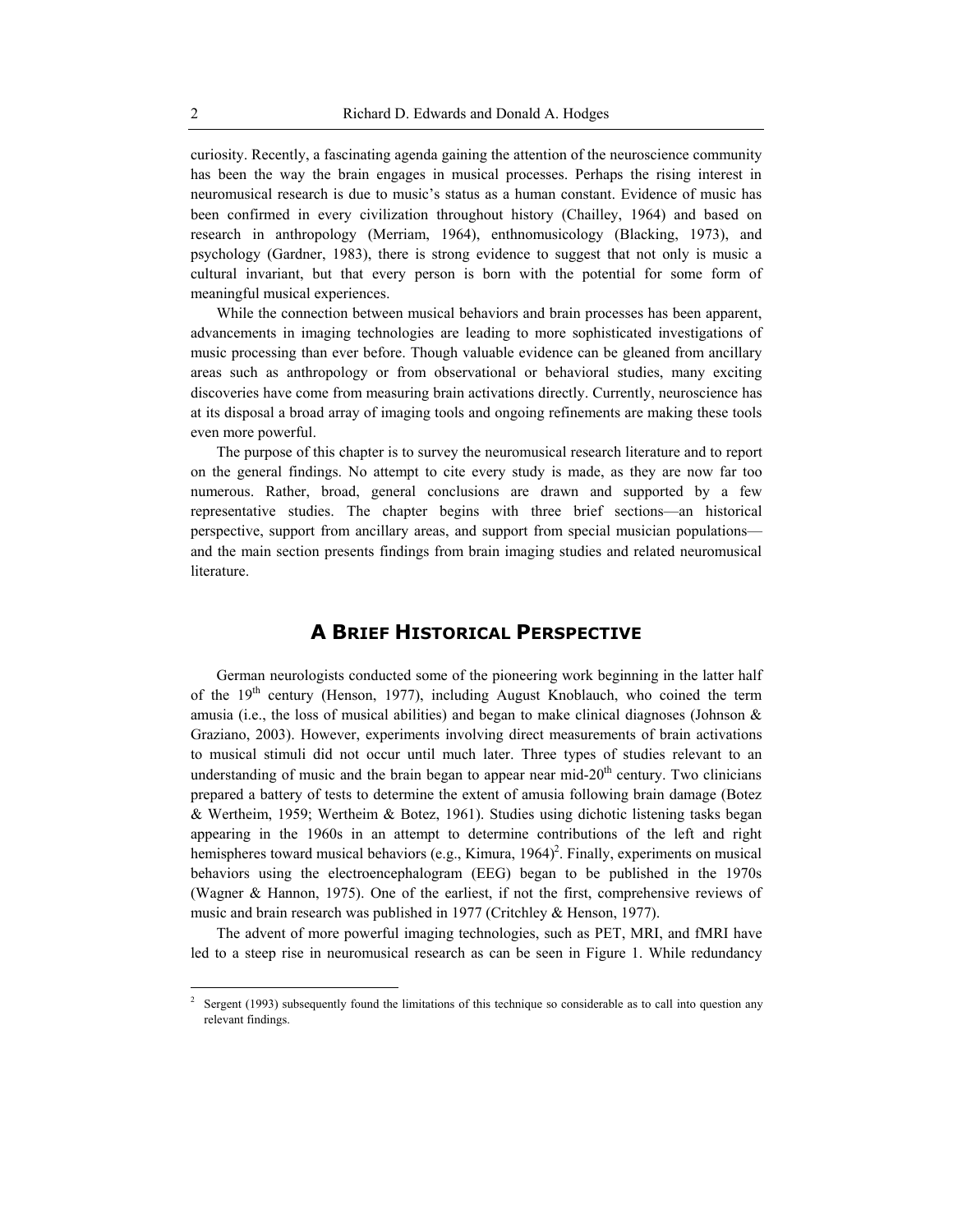**Growth of Peer-Reviewed Neuromusical Studies** 0 100 200 300 400 500 600 700 800 900 1960s 1970s 1980s 1990s 2000s ■RILM (Abstracts of Musical Literature) ■PubMed

among databases may account for some of the large numbers, it is clear that more and more neuroscientists are including music as a topic of interest.

Figure 1. A graphic representation of the rising number of neuromusical studies (*y* axis) found in a keyword query for "music and brain" in two research databases of scientific journals during the past 45 years (*x* axis). Figures do not account for possible overlap (i.e., redundancy between databases).

Increasing attention to neuromusical research has led to three recent conferences and the attendant publications of proceedings (Avanzini et al., 2003; 2005; Zatorre & Peretz, 2001). As can be seen in 1, 170 articles have appeared in these three publications alone.

|  | Title of Book                       | NYAS Annals Vol. | Year  | $#$ of articles |  |
|--|-------------------------------------|------------------|-------|-----------------|--|
|  | The Biological Foundations of Music | 930              | 2001  | 48              |  |
|  | Neurosciences of Music              | 999              | 2003  | 69              |  |
|  | Neurosciences of Music II           | 1060             | 2006  | 53              |  |
|  |                                     |                  | Total | 170             |  |

**Table 1. Articles published from recent conference proceedings** 

Another view of the scope of this literature can be seen in Table 2. Numbers may be taken as rough approximations of the frequency with which different technologies have been used to study music and the brain. Factors such as cost, access to equipment, and length of time the technology has been available play into the overall numbers.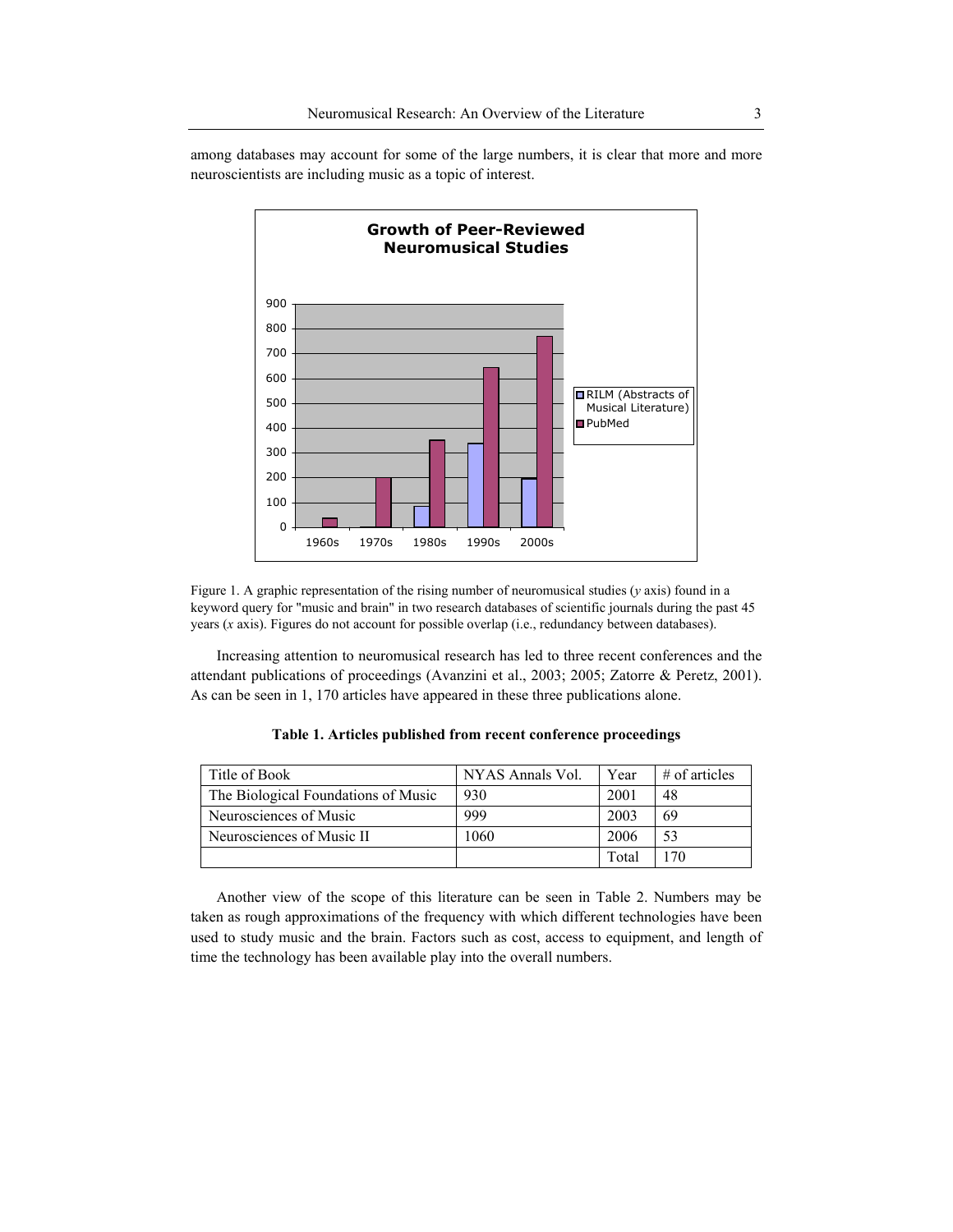**Table 2. Keyword searches in selected online databases. A keyword search chart of potential neuromusical studies. RILM\* and CAIRSS\* are limited to music related research and thus, keyword searches within these databases were conducted using only neuroscience terms without using the keyword "music"** 

| Neuromusical keyword search tallies     | PubMed         | <b>PsycINFO</b> | $RILM*$  | $CAIRSS*$ | <b>ERIC</b>  | Totals         |
|-----------------------------------------|----------------|-----------------|----------|-----------|--------------|----------------|
| (as of 12/4/05)                         |                |                 |          |           |              |                |
| "Music" and "Brain"                     | 951            | 691             | 830      | 1456      | 176          | 4104           |
| "Music" and "EEG"                       | 293            | 138             | 81       | 115       | 5            | 632            |
| (Electroencephalography)                |                |                 |          |           |              |                |
| "Music" and "MRI"                       | 190            | 14              | 13       | 26        | 1            | 244            |
| (Magnetic Resonance Imaging)            |                |                 |          |           |              |                |
| "Music" and "fMRI"                      | 184            | 22              | 11       | $\theta$  | $\Omega$     | 217            |
| (functional Magnetic Resonance Imaging) |                |                 |          |           |              |                |
| "Music" and "PET"                       | 37             | 24              | 77       | 8         | 36           | 182            |
| (Positron Emission Tomography)          |                |                 |          |           |              |                |
| "Music" and "ERP"                       | 30             | 36              | 21       | 48        | $\mathbf{1}$ | 136            |
| (Event-Related Potentials)              |                |                 |          |           |              |                |
| "Music" and "MEG"                       | 35             | 18              | 63       | 3         | 3            | 122            |
| (Magnetoencephalography)                |                |                 |          |           |              |                |
| "Music" and "TMS"                       | 9              | 3               | 11       | $\theta$  | $\Omega$     | 23             |
| (Transcranial Magnetic Stimulation)     |                |                 |          |           |              |                |
| "Music" and "NIRS"                      | $\overline{2}$ | $\theta$        | $\theta$ | $\theta$  | $\theta$     | $\overline{2}$ |
| (Near-Infra-red Spectroscopy)           |                |                 |          |           |              |                |
| "Music" and "DTI"                       | $\overline{c}$ | $\Omega$        | $\Omega$ | $\theta$  | $\Omega$     | $\overline{c}$ |
| (Diffusion Tensor Imaging)              |                |                 |          |           |              |                |
| Totals                                  |                |                 |          |           |              | 5664           |

# **SUPPORT FROM ANCILLARY AREAS**

### Anthropology and Ethnomusicology

Anthropologists and ethnomusicologists have provided abundant evidence that all groups of human beings, always and everywhere, are musical (Chailley, 1964; Hood, 1971; Merriam, 1964; Nettl, 1983) and the ubiquity of music in all the world's cultures caused Blacking (1973) to claim that music is a species-specific trait. Lomax (1968) examined 233 cultures worldwide with a specialized coding and analysis technique called cantometrics. He determined that music, especially singing, is a universal form of human behavior. Although work on the genetic basis of musicality is just now beginning (Baharloo, Service, & Risch, 2000; Gregersen et al., 2000), anthropologists and ethnomusicologists provide strong support that there is a biological basis for musicality.

# Ethology

The earth is filled with the sounds of animals and many of these sounds indicate sophisticated processes at work. In the rainforests of Borneo, male tree-hole frogs adjust the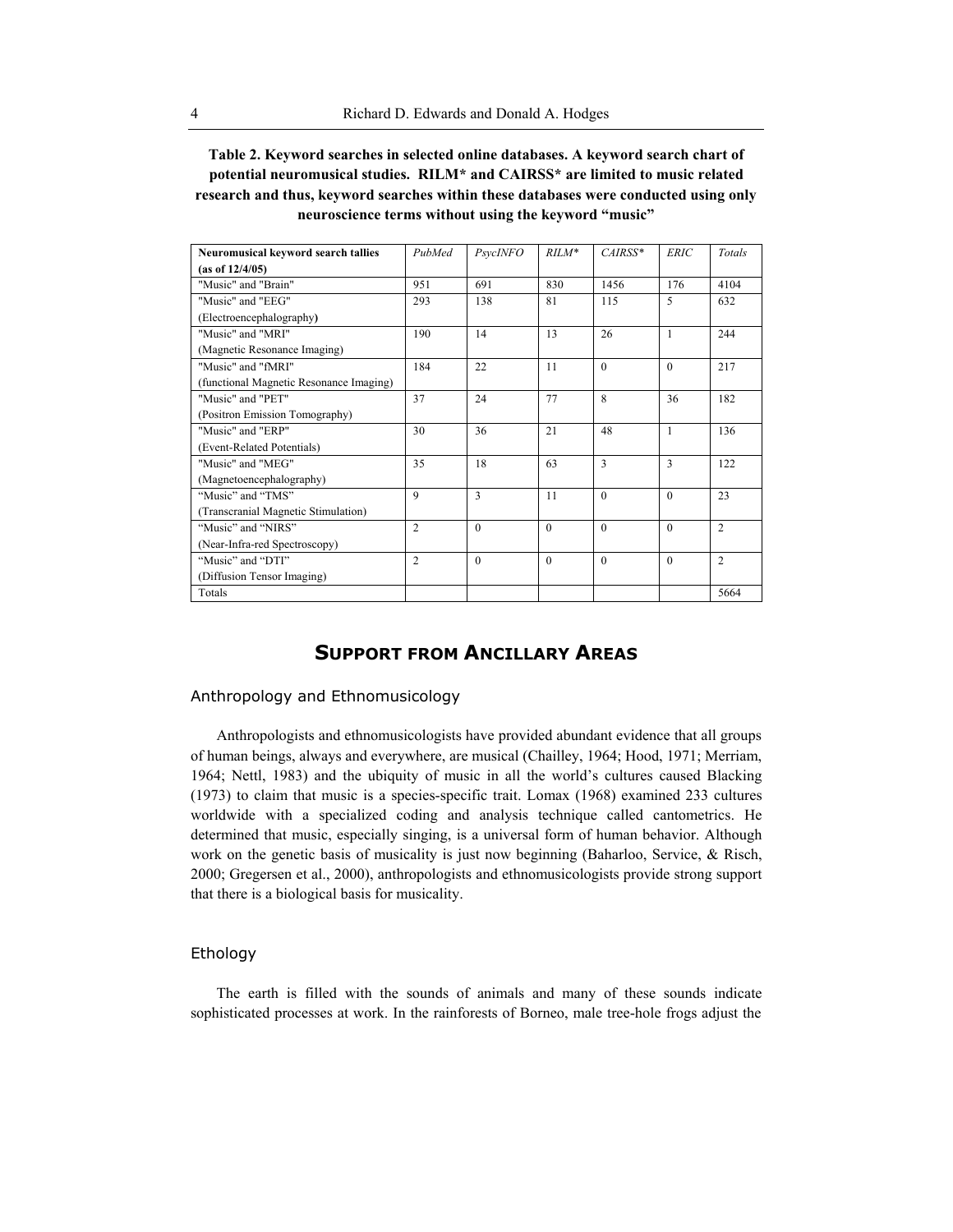frequency of their calls over a wide range to match the resonating point of the logs in which they build their nests (Lardner  $&$  Lakim, 2002). Because it rains frequently, the logs fill up with varying levels of water thus changing the resonating point. Female tree-hole frogs routinely select males that do the best job of emitting a resonant sound.

Male humpback whales create extended vocalizations (i.e., compose songs) that are shared and recognized by members of a given pod (Gray et al., 2001). Over the course of a breeding season this song is varied so that by the next season it is completely changed (Payne, 2000). Whale vocalizations utilize many features that bear similarities to human music, such as improvisation, imitation, rhythm patterns, phrases, pitch intervals, formal structures, and even rhyming schemes.

Nearly half of the 9,000 species of birds are songbirds who, like whales, invest their songs with many of the same characteristics as human music (Gray et al., 2001; Whaling, 2000). Although males are the primary singers, antiphonal singing or duetting involves both males and females (Slater, 2000). In duetting, a male and female bird alternate phrases in an exchange so tightly interwoven it can sound as if only one bird is singing. Apes also engage in duetting, although singing, in general, is practiced perhaps by as little as 11% of primate species (Geissmann, 2000).

Granted that animals make sounds; what does this have to do with human musicality? A number of scholars have written intriguing accounts of an evolutionary basis of musicality (Wallin, Merker, & Brown, 2000). As with the literature from anthropology and ethnomusicology, studies of animal soundmaking provide strong circumstantial support for neural mechanisms in the human brain dedicated to music processing and musical behaviors.

#### Music Psychology

The field of music psychology has provided considerable information that provides circumstantial evidence about the brain's role in musical behavior. Journals, such as *Psychology of Music* and *Music Perception*, conferences and their attendant proceedings, such as the *Society for Music Perception and Cognition*, and books such as *Psychological Foundations of Musical Behavior* (Radocy & Boyle, 2003), *The Psychology of Music*  (Deutsch, 1999), and *Handbook of Music Psychology* (Hodges, 1996) have led to an extensive knowledge base.

Much is known about the cognitive processes involved in specific musical operations and this information provides a strong foundation for neuroscientific investigations. For example, music conductors were faster and more accurate in pitch discrimination, temporal order judgments, and in spatially locating targets by sound than untrained controls (Hodges, Hairston, & Burdette, 2005). These same subjects also demonstrated a benefit from the combination of auditory and visual information that was not observed in control subjects when localizing visual targets. Subsequently, brain regions known as convergence zones for the integration of sensory input were identified as potential areas underlying the conductors' superior multisensory temporal order judgments.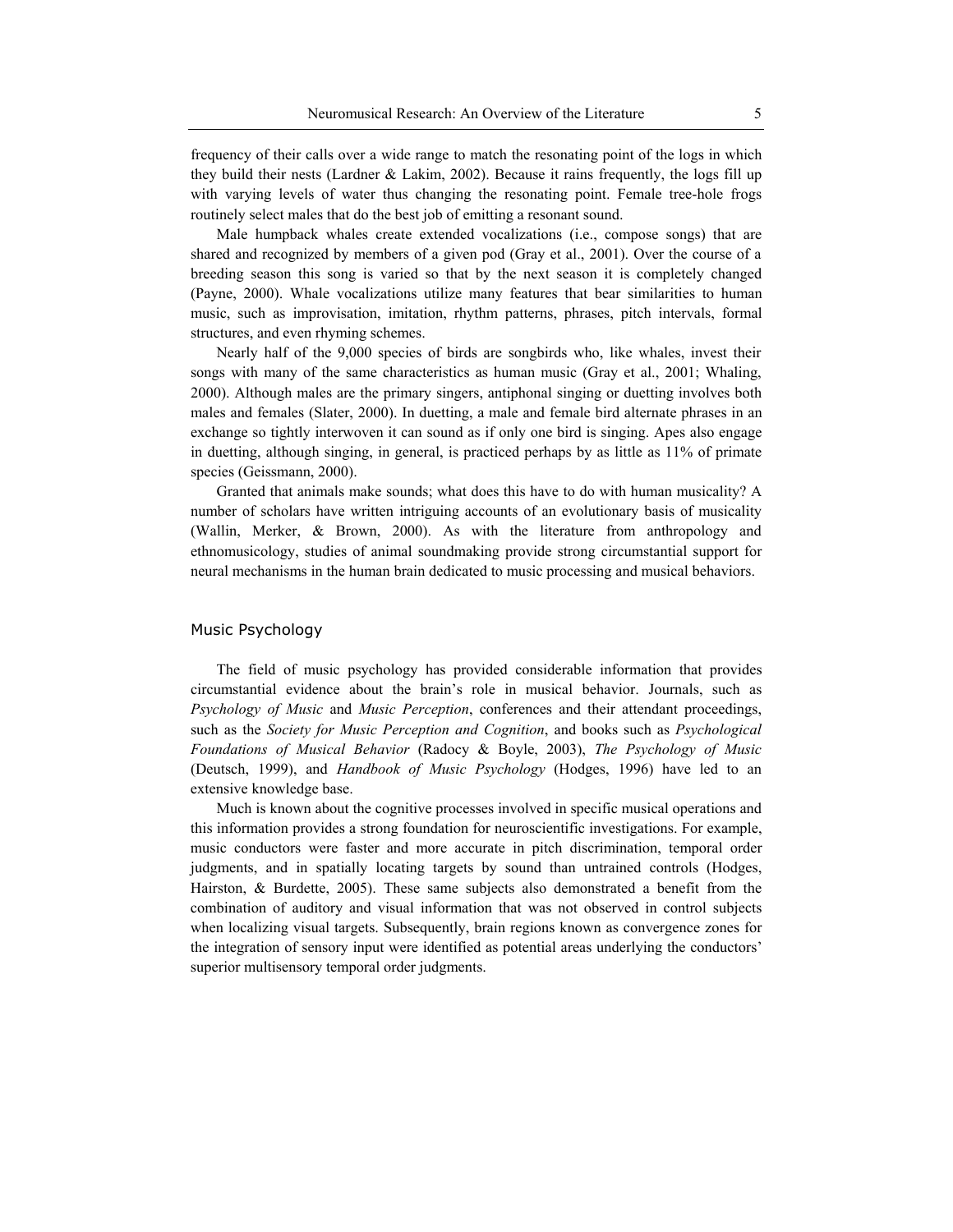# **SUPPORT FROM INDIRECT APPROACHES**

#### Fetal and Infant Responses to Music

Studying fetal and infant responses is useful in that the role of learning is minimized in comparison to older subjects. Considerable evidence indicates that during the last trimester, a fetus responds to musical sounds (Lecanuet, 1996). Likewise, infants selectively respond to music at very early ages (Fassbender, 1996; Panneton, 1985), express preferences for consonance over dissonance (Trainor, Tsang, & Cheung, 2002) and possess many musical processing skills (e.g., detection of changes in melody, in terms of pitches, rhythms, tempo, and contour) (Trehub, 2001; 2003; 2004). In turn, infant preverbal speech and singing includes musical qualities such as timbre modulation, melodic contour, and timing (Fridman, 1973; Papousek, 1996; Trevarthen & Malloch, 2002). Research on fetal and infant responses to music provides strong confirmation of inherent neural networks that subserve musical processing.

#### Studies of Special Musicians

Special musicians include musical prodigies, savant syndrome musicians, Williams Syndrome musicians, and Alzheimer's musicians. In each case, it would be difficult, if not impossible, to account for musical behaviors exhibited without the presence of relevant brain structures.

There are numerous musicological studies attesting to the brilliance of the young Mozart, along with more recent scientific explorations of his genius (Banks & Turner, 1991; Gedo, 1986). Révész (1925/1970) conducted a psychological study of a  $20<sup>th</sup>$  century musical prodigy, Erwin Nyiregyházi. Gardner (1983) contends that music emerges earlier than any other "gift" and this is certainly exemplified in precocious violin students who may be as young as two years old (Suzuki, 1983).

Savant syndrome and Williams Syndrome musicians represent cognitively-impaired individuals who, despite severe limitations in other domains, display astonishing musical skills (Levitin & Bellugi, 1998; Miller, 1989). Musicians with Alzheimer's disease may also fall into this category (Crystal, Grober, & Masur, 1989; Sacks, 1999). Providing further information about the role of the brain is the fact that some Alzheimer's patients can sing when they can no longer speak coherently (Johnson & Ulatowska, 1995).

# **GENERAL FINDINGS FROM NEUROMUSICAL RESEARCH**

Modern neuroscience has access to a wide variety of technologies and protocols to study the brain. These include studies of brain damage (i.e., connecting lesion sites to deficits in performance) as well as imaging tools such as positron emission tomography (PET), magnetic resonance imaging (MRI), functional MRI (fMRI), electroencephalography (EEG), event related potentials (ERP), transcranial magnetic stimulation (TMS),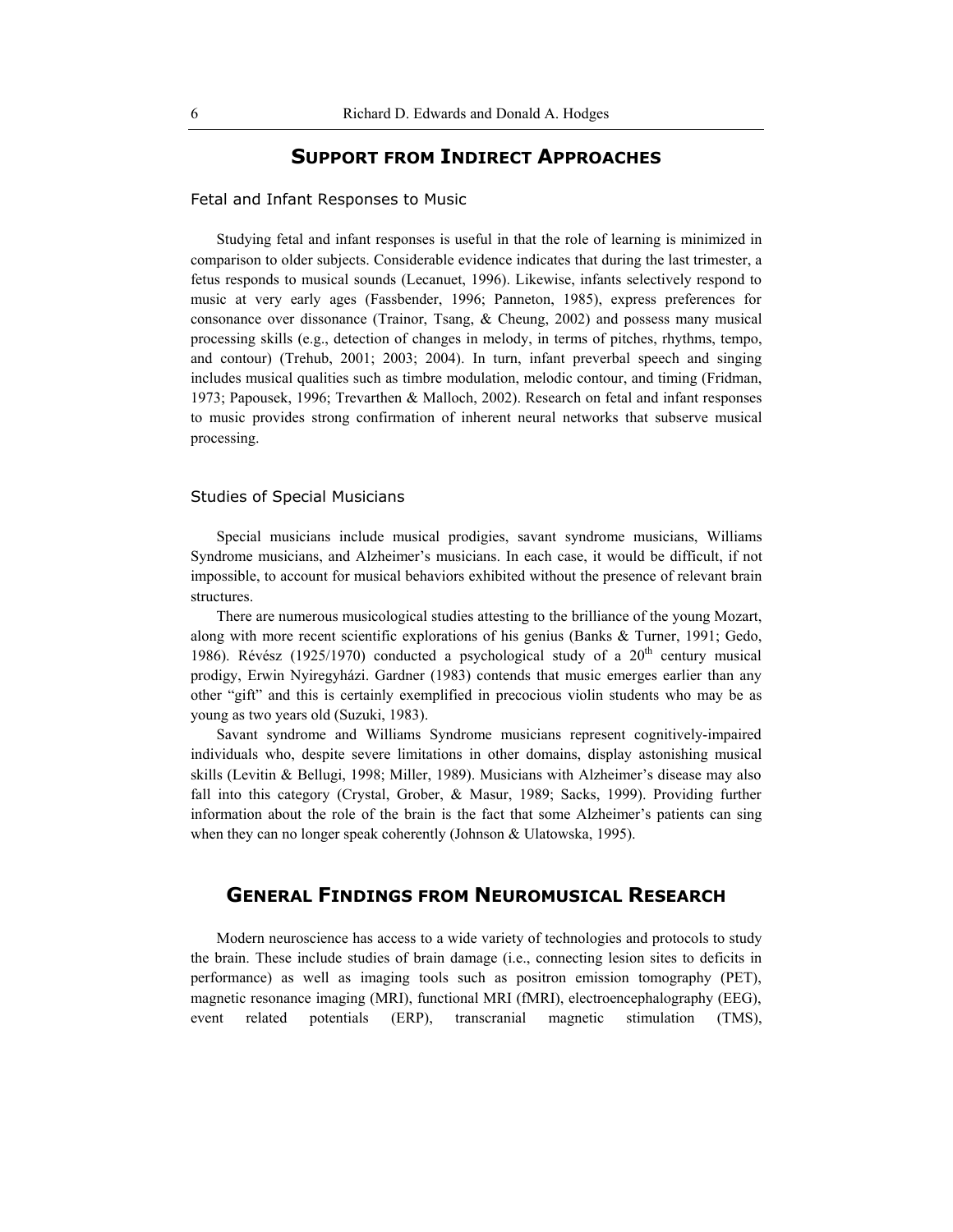magnetoencephalography (MEG), and diffusion tensor imaging (DTI). Each of these approaches has strengths and weaknesses and it is always important to pool findings from different approaches for a more complete picture. Rather than organize the literature according to protocol, findings are arranged under the following rubrics: (1) Perception and Cognition, (2) Affective Responses, (3) Musical Performance, (4) Learning, and (5) Genetic Factors.

#### 1. Perception and Cognition

Perception is based on the sensory information that is gathered by the brain regarding one's external and internal environment. On the other hand, the highest order of nervous function draws upon memory, emotion, and cognition for complex thought processes (Shepherd, 1994). To date, the majority of neuromusical research has focused on music perception since most of the musical stimuli measured thus far with human subjects are no more advanced than a musical phrase (Peretz  $\&$  Zatorre, 2003). Before observing something as complicated as music at the cognitive level, many researchers have acknowledged the initial investigative value of using a bottom-up approach whereby each element of music processing is studied separately (Zatorre & McGill, 2005). The general idea to this reductionist approach is that by studying the specific neural substrates of music processing's discrete components (e.g., pitch, rhythm, or timbre), the foundation will be set for future studies to explore the gestalt of these discrete components in holistic musical experiences.

But identifying music's discrete components presents an intriguing dilemma because some of these components may be strictly delegated to the processing of music (e.g., melodic pitch relationships or metric rhythm patterns), while other components such as long-term memory are activated by multiple cognitive systems. Thus, in the current review of neuromusical perception studies, it is important to recognize that conclusions are frequently based on brain activations in response to a discrete musical element (e.g., pitch or rhythm) and not a holistic musical experience. For example, several neuroimaging studies support the common observation that right hemispheric regions are engaged in the perception of pitch (Kohlmetz et al., 2003; Kuriki et al., 2005; Peretz & Zatorre, 2005; Schneider et al., 2005; Shahin et al., 2003; Warrier & Zatorre, 2004) and that left hemispheric regions are engaged in the perception of rhythm (Bengtsson & Ullen, 2006; Di Pietro et al., 2004; Schneider et al., 2005; Vuust et al., 2005). However, this evidence only offers an informative insight into *part* of the human musical experience.

The entirety of music processing is much more complicated than an examination of the brain's hemispheric or localized parts—an idea that has been strengthened in the last few years by neuroimaging studies revealing widespread bilateral brain activity during discrete music processing tasks (Bunzeck et al., 2005; Kristeva et al., 2003; Kuck et al., 2003; Lo & Fook-Chong, 2004; Lo, Fook-Chong, Lau, & Tan, 2003; Popescu, Otsuka, & Ioannides, 2004; Satoh et al., 2003) and even some cases of more holistic musical experiences (e.g., piano performance of Bach) (Fox, 2001; Parsons, 2001; Parsons et al., 2005). Yet more data is needed, especially for generative holistic musical experiences such as composition and improvisation.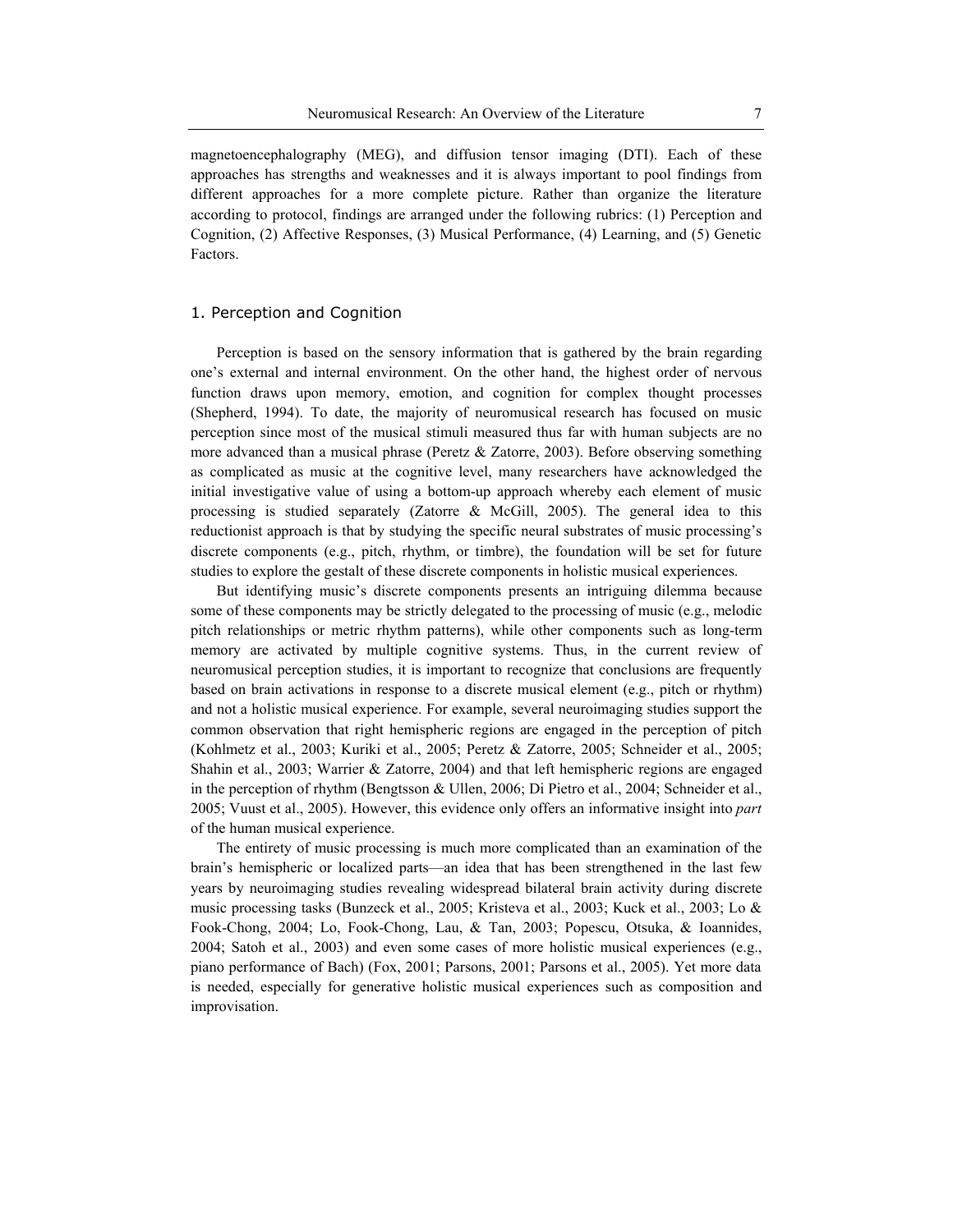The available neuroimaging research of both discrete and holistic musical processes is still too limited to make many strong conclusions about the nature of music cognition and whether it is (a) specifically localized to distinct neural networks (i.e., modularity), (b) made up of shared neural networks that are associated with other brain processes (i.e., connectionism), or (c) perhaps a little bit of both. Recent studies addressing the level of music cognition have explored the possibility of connections between music and language processing (Koelsch et al., 2003; Koelsch et al., 2004; Levitin & Menon, 2003; Saffran, 2003; Schon, Magne, & Besson, 2004), or the role of brain regions mediating pleasure, autonomic and cognitive processes which contribute to the enjoyment and ubiquity of human musical experiences (Khalfa et al., 2005; Menon & Levitin, 2005).

Another important observation is that brain activation sites can be altered in response to changes in three variables: musical stimuli (e.g., "real" music as opposed to MIDI-generated chord sequences), tasks (e.g., holistic listening versus discrete features detection), and subjects (e.g., trained versus untrained). For example, musical training appears to increase the areas of brain activation during music processing (Cui et al., 2005; Koelsch et al., 2005; Schneider et al., 2005; Seung et al., 2005) as well as increase the efficiency of brain activity during musical tasks (Haslinger et al., 2004; Meister et al., 2005). Furthermore, while most people regardless of their musical experience are able to identify deviations from expected melodic, harmonic, and rhythmic outcomes (i.e. mismatched negativity), musically trained individuals appear to have an enhanced ability to detect these musical deviations (Besson, Faita, & Requin, 1994; Fujioka et al., 2004).

Changing any one of these experimental variables (stimuli, subjects, or tasks) may affect the location of brain activation sites; therefore, to say that musical element  $X$  (e.g., pitch) is associated with region Y (right auditory cortex) in every situation may not be true. Also, it should be noted that often there are activation sites that have been "subtracted out" due to the analysis process. In many protocols, activations in a baseline condition (e.g., passive listening to a musical passage) are subtracted from the activations in a task condition (e.g., listening for pitch changes in a similar musical passage). The resultant findings of brain activations during the task condition therefore do not show all the activations, only those "beyond" or in addition to the control condition. Thus, it is not so much that certain brain regions are inactive in the task condition, rather it is that they are active in a variety of conditions.

#### *Pitch Perception*

While certain aspects of pitch perception have been found to occur in the brainstem (Gulick, Gescheider, & Frisina, 1989), multiple neuroimaging studies have consistently observed that the right secondary auditory cortex is the area responsible for various types of pitch perception such as pitch discrimination (Schneider et al., 2005; Seung et al., 2005), amplitude modulation (i.e., changes in loudness) (Hart, Palmer, & Hall, 2003), and spectral shape awareness (i.e., timbre perception) (Hall et al., 2002; Kohlmetz et al., 2003; Schneider et al., 2005; Thivard et al., 2000; Warrier & Zatorre, 2004). Finally, studies into the perception of simultaneous different pitches (i.e., harmony) observed bilateral activation during music processing (Koelsch et al., 2002; Koelsch & Mulder, 2002; Maess et al., 2001; Satoh et al., 2003).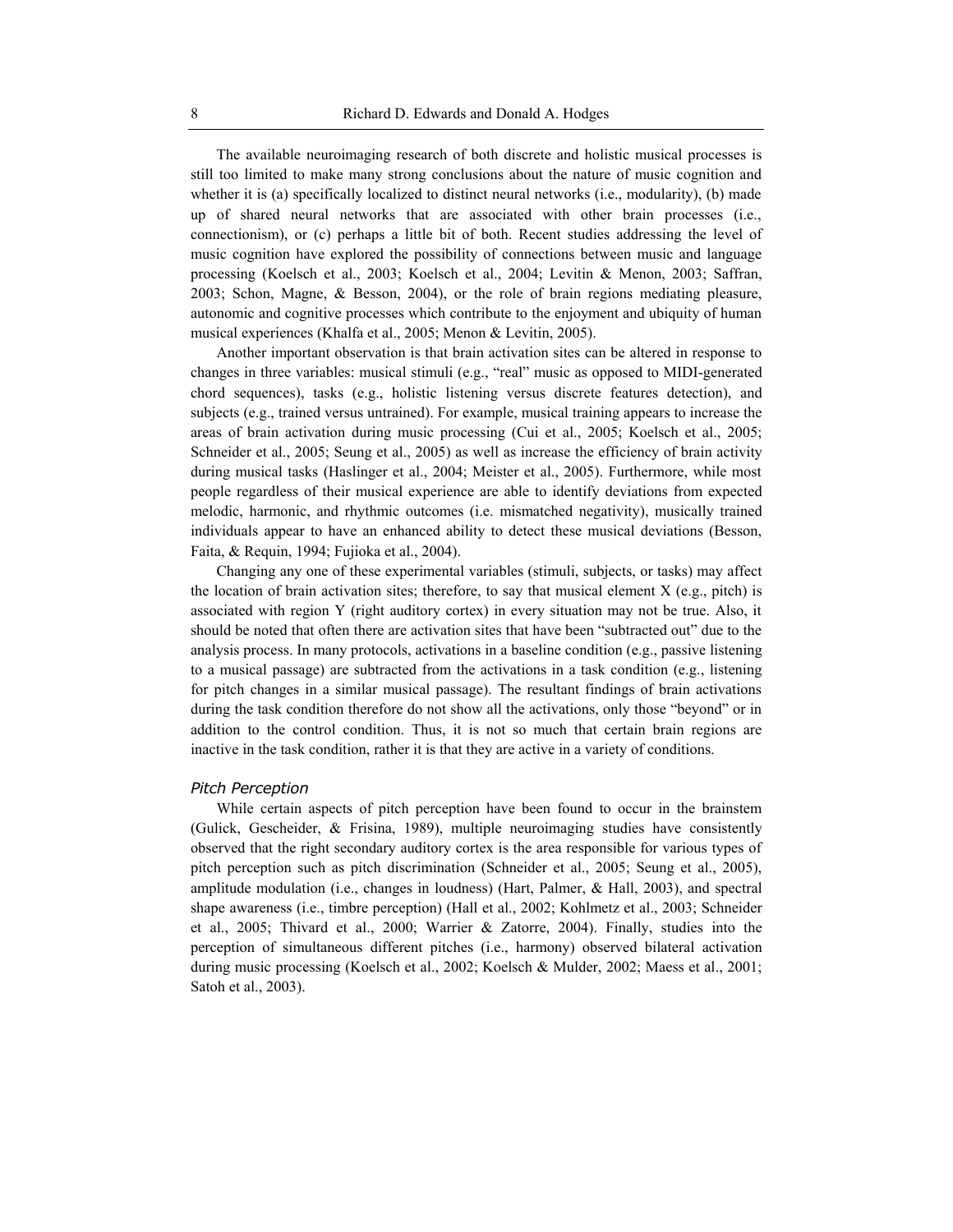#### *Rhythm Perception*

In contrast to pitch perception, neuroimaging studies of temporal processes (i.e., rhythm perception) often involve the activation of regions in the left hemisphere (Bengtsson et al., 2005; Di Pietro et al., 2004; Schneider et al., 2005; Vuust et al., 2005). This was suspected even before neuroimaging was available based on observations that it is easier for more people to tap a complex, syncopated rhythm with the right hand than with the left, even when left-handed subjects are observed as well (Ibbotson & Morton, 1981). More recent findings have confirmed the left hemispheric dominance of temporal grouping through neuroimaging studies of rhythmic tapping exercises (Sakai et al., 1999) and brain lesion studies (Di Pietro et al., 2004; Penhune, Zatorre, & Feindel, 1999) as well as identifying the involvement of the cerebellum in rhythmic awareness (Janata & Grafton, 2003; Penhune, Zatorre, & Evans, 1998).

While the perception of rhythm has frequently implicated neural regions in the left hemisphere, metric grouping processes (i.e., beat perception) have been observed in the right hemisphere (Li et al., 2000; Penhune et al., 1999) or even bilaterally (Kuck et al., 2003) further strengthening the argument for holistic music processes occurring throughout the brain.

#### 2. Affective Responses

For the average music lover, emotional responses to music are often cited when people attempt to describe why they value music. Philosophical investigations of emotion have produced several famous treatises on this complex relationship (Langer, 1967; Meyer, 1956; Reimer, 1989) and a recent book has brought the topic to the fore in music psychology (Juslin & Sloboda, 2001). Yet among neuroscientists, emotion and music has not received much attention, perhaps because of the difficulties involved. However, interest in this topic has increased of late.

Understandably, studying affective responses to music is problematic given the subjective nature of emotional experiences. Music is known to have a wide range of physiological effects on the human body including changes in heart rate, respiration, blood pressure, skin conductivity, skin temperature, muscle tension, and biochemical responses (Bartlett, 1996). Responses to music that change the body's chemistry have been of great interest in the medical field for the therapeutic benefits that musical experiences bring to patients. A small but intriguing body of research suggests that musical experiences combined with imagery strengthen the immune system by promoting the release of stress-reducing biochemicals such as interleukin-1 (Barlett, Kaufman, & Smeltekop, 1993) or by controlling the release of stress-related biochemicals such as cortisol (Tanioka et al., 1987) and immunoglobulin A (Tsao et al., 1991). The use of music is proving very successful for alleviating pain in patients, speeding up recovery time, and reducing drug dosages up to 50 percent (Spintge, 1992).

Music's effect on the release of neurotransmitters in the brain is gaining interest as well. Serotonin is a neurotransmitter commonly associated with feelings of satisfaction from expected outcomes, and dopamine is associated with feelings of pleasure based on novelty or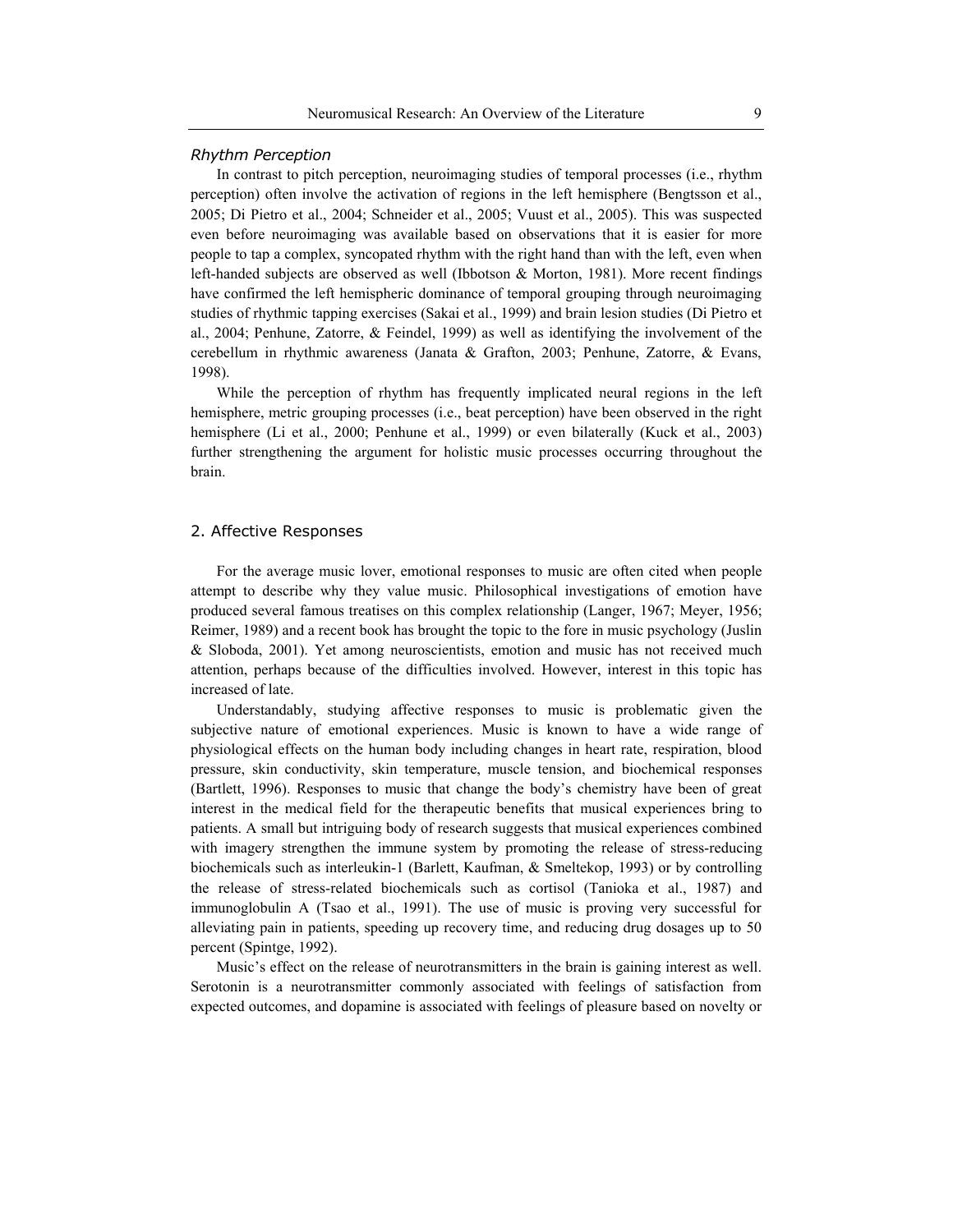newness. In a study of neurochemical responses to pleasant and unpleasant music, serotonin levels were significantly higher when subjects were exposed to music they found pleasing (Evers & Suhr, 2000). Another study with subjects exposed to pleasing music found that dopamine levels increased while connectivity between areas of the brain responsible for mediating reward, autonomic, and cognitive processes was observed (Menon & Levitin, 2005). Even rats with hypertension were able to reduce their blood pressure and increase their dopamine levels when they were exposed to Mozart (Sutoo & Akiyama, 2004).

In what was perhaps the earliest imaging study on this topic, subjects underwent PET scans while listening to a musical passage that varied in levels of dissonance (Blood et al., 1999). Paralimbic and neocortical regions covaried with the degree of perceived pleasantness/unpleasantness. Subsequently, Blood and Zatorre (2001) determined that pleasing music resulting in "chills" activated areas of the brain believed to be involved in the regulation of reward and motivation (e.g., the basal forebrain, brainstem, and the orbitofrontal cortex). In a third study, musically untrained subjects listened to unfamiliar music that they reported as having enjoyed (Brown, Martinez, & Parsons, 2004). Bilateral activations were distributed widely throughout limbic and paralimbic regions. These were stronger in the left hemisphere, which is consistent with hypotheses about positive emotions being more strongly registered on the left. Overall, brain regions activated were those concerned with emotion, reward, or motivation.

The musical activation of areas involved in mediating biological responses for rewarding stimuli (e.g., food or sex) is sparking new interest in emotion research because music appears to connect the rational parts of the modern brain with the survival-based systems of the primordial brainstem (Zatorre & McGill, 2005). Perhaps the importance that music has achieved throughout humanity is based on the way it appeals to both our feelings and our intellect.

#### 3. Musical Performance

The act of making music is so intensely physical that neurologist Frank Wilson (1986) referred to musicians as small-muscle athletes. The sensorimotor cortex is responsible for interpreting incoming sensory information and controlling the muscles throughout the body. In conjunction, the basal ganglia control large groups of muscles in cooperative functions, and the cerebellum regulates intricate muscle movements and stores habituated motor patterns. The brain is highly adaptable and with repetitive training, the brain's homunculus (i.e., sensorimotor map) is reorganized accordingly (Kaas, 1991). For example, long-term musical training has been found to increase the area of the motor cortex responsible for controlling the fingers of violinists (Elbert et al., 1995) and pianists (Meister et al., 2005).

Very few imaging studies have been conducted while musicians were in the act of performing. Resultant activation sites for music making are extensive and diffuse. These include:

• Pianists (Parsons et al., 2005): primary motor cortex, corresponding somatosensory areas, inferior parietal cortex, supplementary motor area, motor cingulate, bilateral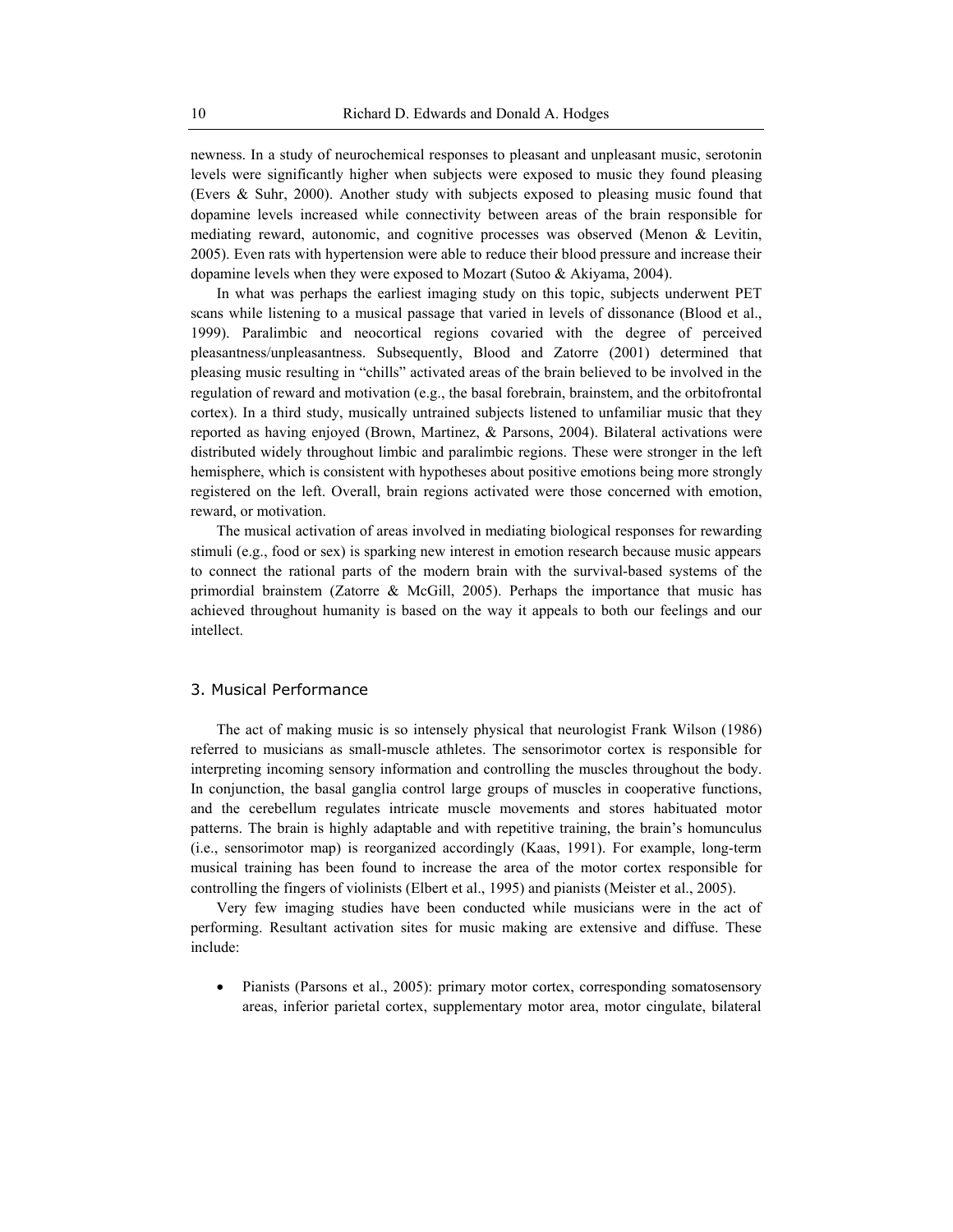superior and middle temporal cortex, right thalamus, anterior and posterior cerebellum, superior and middle temporal cortex, planum polare, thalamus, basal ganglia, posterior cerebellum, dorsolateral premotor cortex, right insula, right supplementary motor area, lingual gyrus, and posterior cingulate. Also noted were strong deactivations in posterior cingulate, parahippocampus, precuneus, prefrontal, middle temporal, and posterior cerebellar cortices. Mental rehearsal of a piano exercise activates the same motor cortex areas as performing the actual piano exercise (Pascual-Leone et al., 1995).

- x Violinists (Kristeva et al., 2003; Langheim et al., 2002; Nirkko et al., 2000): bilateral primary and secondary sensorimotor areas, supplementary motor and premotor areas, bilateral superior parietal lobule, right inferior frontal gyrus, bilateral mid-frontal gyri, and bilateral lateral cerebellum, bilateral frontal opercular, primary auditory cortex Many of these same areas, though with some differences, were activated during imagined performances.
- x Singers (Brown et al., 2004): primary and secondary auditory cortices, primary motor cortex, frontal operculum, supplementary motor area, insula, posterior cerebellum, and basal ganglia.

Changing variables such as musical instrument or tasks performed results in changes in activation sites. Thus with so few studies in the literature, these findings perhaps hint at rather than definitively identify brain regions involved in musical performance. Perhaps a more important concept to be realized is that musical performance, indeed all musical behaviors, are subserved by widely-distributed, but locally-specialized neural networks.

Listening to music also generates motor responses such as toe-tapping and head nodding. Thaut and colleagues have harnessed this natural response in helping Parkinsonian and stroke patients regain motor control (McIntosh et al., 1997; McIntosh, Thaut, & Rice, 1996; Thaut et al., 1996). In fact, Rhythmic Auditory Stimulation (RAS), which involves rhythmic entrainment, has been listed as one of five research-supported treatments for motor rehabilitation (Hummelsheim, 1999; Mauritz, 2002).

Using fMRI, investigators determined that the cerebellum is involved when conscious processing is required for rhythmic tasks (e.g., tapping to a rhythm) but is not involved in subconscious processing, as when rhythmic cues elicit motor entrainment (Molinari et al., 2003; Thaut, 2003). Using MEG and PET, Thaut (2003) confirmed these findings by showing that rhythmic processing engages widely distributed cortical and subcortical neural networks. These investigations are laying a foundation for an understanding of why musical rhythms are effective in entraining motor behaviors.

#### 4. Learning

The role of the brain in music learning is an exceedingly complex one and much more awaits discovery before definitive statements can be made. However, progress is being made at a rapid pace. Studies relating to music learning can be organized, somewhat arbitrarily, into those that deal with pruning and plasticity, and memory.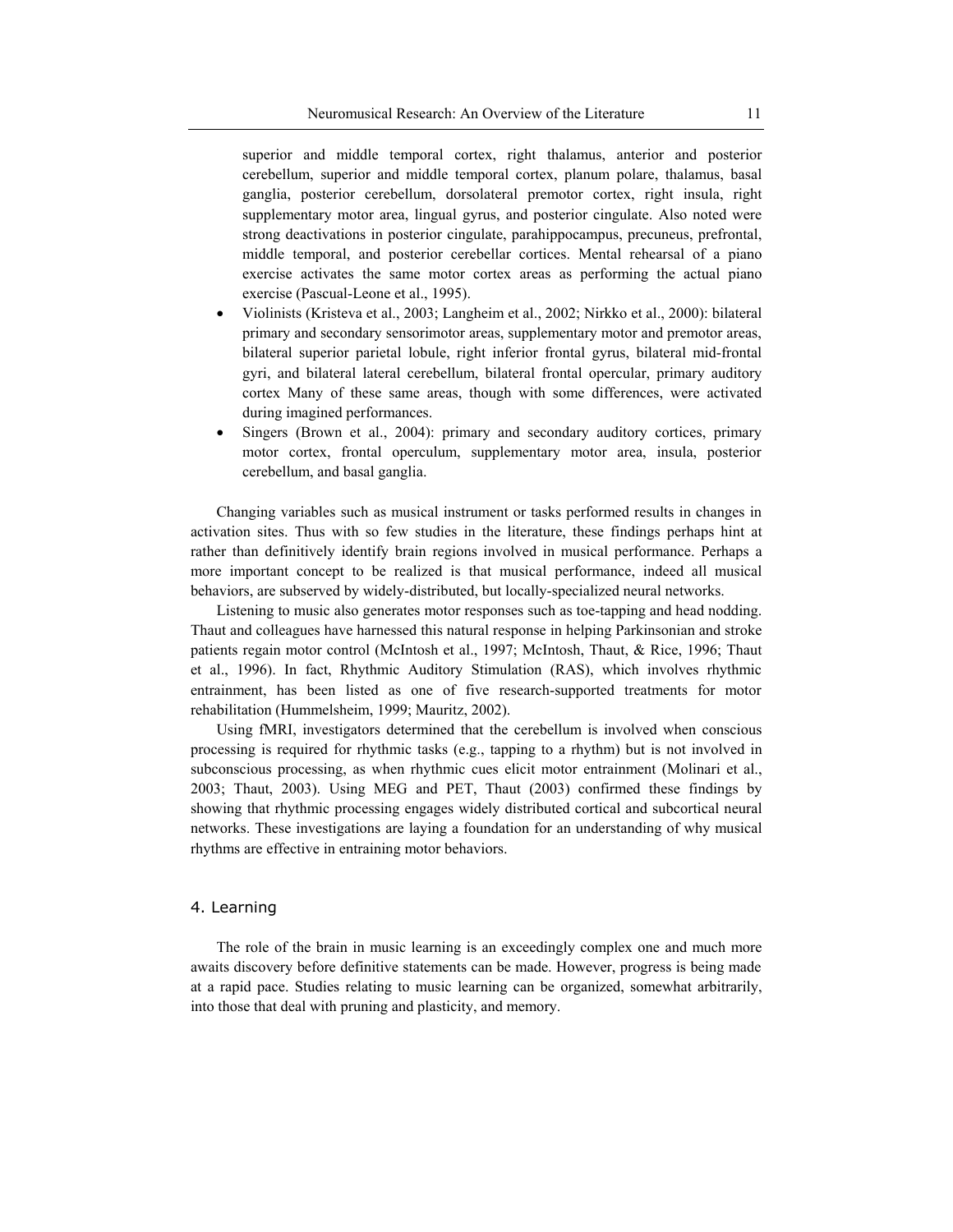#### *Neural Pruning and Plasticity*

From birth on, genetic instructions and life experiences work together to sculpt the brain to its eventual adult configuration. In the first years of life, there is a massive overproduction of synapses by as much as 50% (Berk, 2004; Stiles, 2000). Throughout childhood, these synaptic connections are either strengthened with repeated use or deleted due to lack of use in a process called neural pruning (Chugani, Phelps, & Mazziota, 1993; Gopnik, Meltznoff, & Kuhl, 2001). Different regions of the brain shed synapses at different rates and at different times (Stiles, 2000; Thompson et al., 2000; Webb, Monk, & Nelson, 2001).

The anatomy and physiology of the brain are affected by a person's experiences throughout life (Stiles, 2000). Shaping neural pathways through life experiences is known as plasticity and these changes can occur either by positive influences (e.g., learning and training) or by negative influences (e.g., injury and illness) (Nelson & Bloom, 1997). For example, when one area of the brain is damaged, nearby neural pathways are sometimes able to reorganize and assume the responsibilities of the damaged areas (Taupin, 2006; N. Ward, 2005). Conversely, as behaviors are learned over time, the morphology of the brain changes.

Musicians' brains are models of neuroplasticity (Muente, Altenmueller, & Jaencke, 2002; Pantev et al., 2001; Ross, Olson, & Gore, 2003; Schlaug, 2001) as changes have been observed in such brain structures as the auditory cortex (Schlaug et al., 1995 a), the corpus callosum (Lee, Chen, & Schlaug, 2003; Schlaug et al., 1995 b), cerebellum (Hutchinson et al., 2003), gray matter (Gaser & Schlaug, 2003; Sluming et al., 2002), and the motor cortex (Elbert et al., 1995; Schlaug, 2001). In general, these changes are more pronounced when subjects started studying music seriously before the age of seven.

Four-year old children engaged in daily classical music listening activities for six months were found to have significant increases in brain activity as compared to controls (Malyrenko et al., 2003). Also, four-year olds receiving Suzuki training had greater auditory cortex responses to tonal stimuli than untrained children (Trainor, Shahin, & Roberts, 2003). Children aged four to six who received musical training exhibited EEG patterns during music listening activities, suggesting increased cognitive activity and greater relaxation than untrained children (Flohr, Persellin, & Miller, 1996).

Studying music beginning at an early age causes increases in the left auditory association cortex (Schlaug et al., 1995; Zatorre et al., 1998); alternatively it is possible that left–right ratios are a result of neural pruning in the right auditory association cortex among musicians (Keenan et al., 2001). Strengthening of neural connections is seen in the fact that auditory cortex in both hemispheres responding to piano tones is 25% larger among experienced musicians, again, the effect being greater for those who begin musical studies at an early age (Pantev et al., 1998). Instrumentalists (e.g., violinists and trumpeters) are more responsive to the tones of their own instrument (Pantev et al., 2001). Numerous studies have shown differences in electrical brain responses between trained and untrained musicians (Altenmueller et al., 2000; Faita & Besson, 1994; Lopez et al., 2003; Nager et al., 2003; Tervaniemi & Huotilainen, 2003). In general, musicians show faster and stronger electrical responses than controls, reflecting a greater ability to process musical information and to complete musical tasks successfully.

Based on their review of neuromusical research, Peretz and Zatorre write: "Musicians appear to recruit more neural tissue or to use it more efficiently than do nonmusicians" (2005,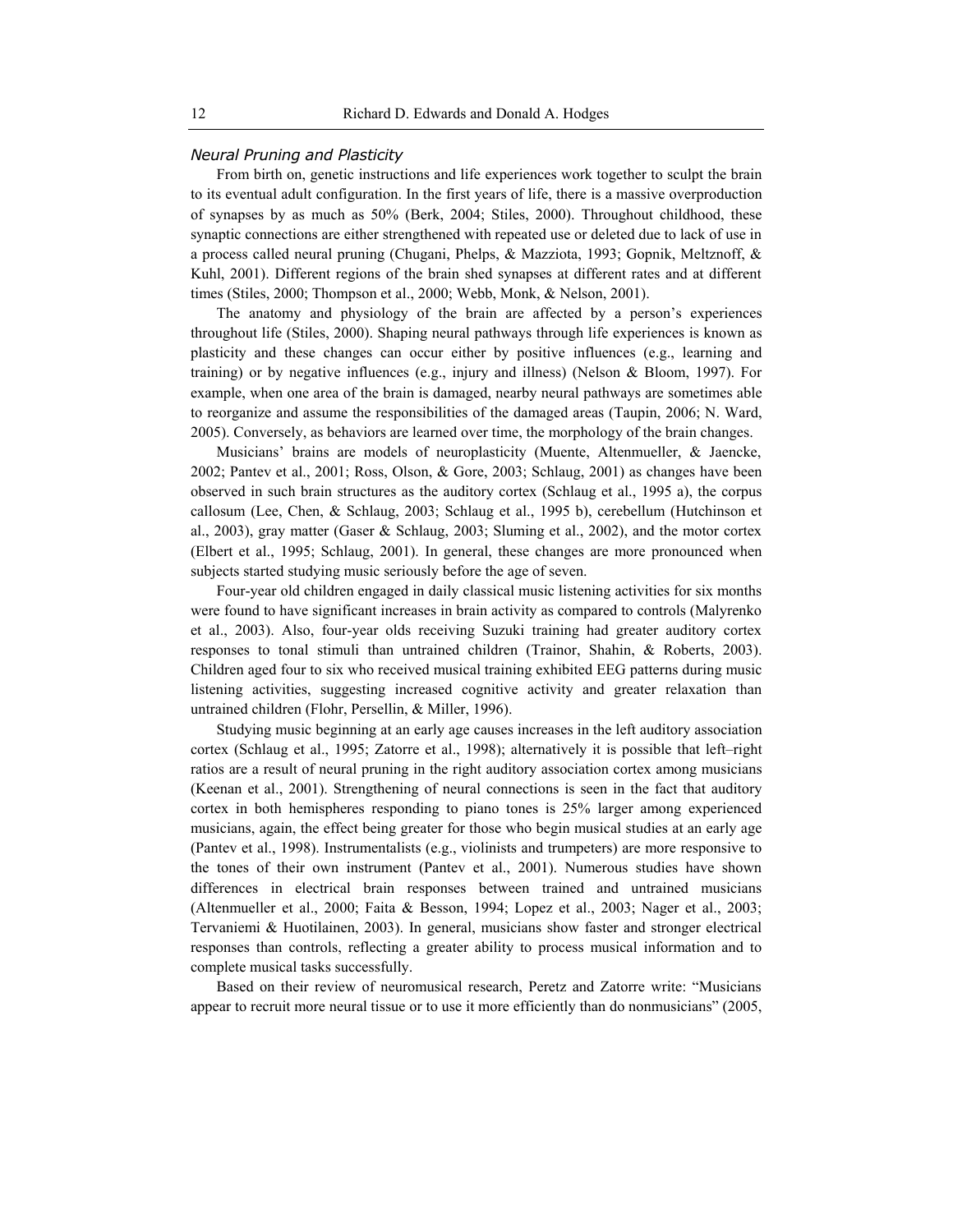p.105). While it is becoming clear that musical processes affect neural development in various ways, a clearer understanding of the influence these experiences have on neural development and brain organization will require more longitudinal studies of musicallytrained subjects for longer periods of time such as recording brain changes across the span of time a child receives music lessons. Such a study is now underway (Schlaug et al., 2005).

While genetic influences are likely at play as well (see subsequent discussion), this body of research demonstrates the effect of music learning experiences on the brain. The notion of neural plasticity in response to musical experiences was confirmed in an experiment by Bangert and Altenmueller (2003) in which they observed increases in motor cortex activations in as little as 20 minutes in beginners who received piano instruction. This is in contrast to professional pianists who showed less activation in primary and secondary motor cortex than controls, suggesting greater efficiency (Jaencke, Shah, & Peters, 2000). It appears that once the task is learned, and perhaps habituated (e.g., scales), fewer neural resources are required.

#### *Memory*

The experiences of life are stored in the brain in two ways: short term (i.e., working memory) and long-term memory. Investigations into the forms of musical working memory indicate that pitch recognition and tonal memory engage the right temporal cortex (Zatorre & Samson, 1991) and areas of the frontal cortex (Gaab et al., 2003). These findings suggest that musical working memory may be a specialized subsystem of general working memory (Marin & Perry, 1999).

In terms of long-term musical memory processes (e.g., recognizing familiar melodies), activation of the frontal cortex and left inferior temporal lobe is a key difference from musical working memory (Platel et al., 2003; Platel et al., 1997). Using musical imagery has been a useful method of measuring long-term musical memory by taking brain scans of subjects as they imagine (but do not hear) a familiar tune. Apparently, imagery accesses the perceptual systems that are involved in music cognition as demonstrated by activations of the secondary auditory cortices during imagined melodic rehearsals (Halpern & Zatorre, 1999; Zatorre et al., 1996), tonal sequences (Penhune et al., 1998; Yoo, Lee, & Choi, 2001) or even just isolated pitches (Halpern et al., 2004; Pepper, 2005). Furthermore, activation of the auditory cortex in the absence of acoustical stimuli suggests that musical memory is a subjective experience (Peretz & Zatorre, 2005).

Since it is one's memories that serve as the basis for subjectivity, much interest has been dedicated to how musical memories are formed, stored, and retrieved, and how this process may be implicated not only in the recognition of familiar musical stimuli, but in a greater sense, how musical memories may connect to affective responses, non-musical memories, and even serve to trigger personally reflective states of consciousness. It is interesting to note that the rostral medial prefrontal cortex (RMPFC), a region of the brain recently implicated in the working memory tracking of melodic tonality during multiple modulations (Janata et al., 2002), is also the region that has been associated with personal reflections of self-knowledge (Kelley et al., 2002), the cognitive evaluation and control of emotions (Ochsner & Gross, 2005), and the ability to maintain attentional monitoring of external stimuli in conjunction with non-stimulus internal goals (e.g., abstract thoughts) (Gilbert, Frith, & Burgess, 2005).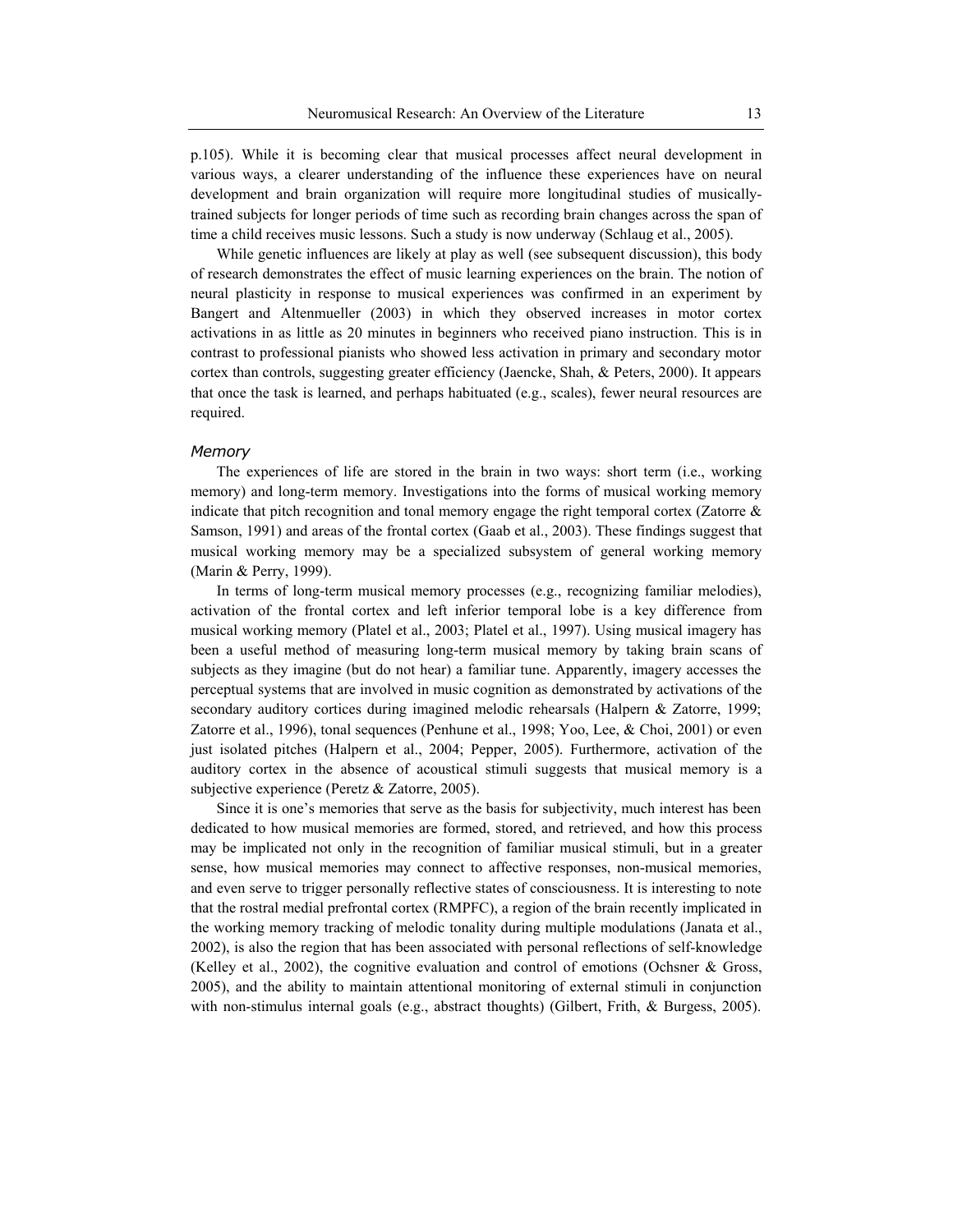There is also evidence that the RMPFC is one of the last regions of the brain to deteriorate in Alzheimer's patients (Thompson et al., 2003), an observation made even more fascinating given the way that Alzheimer's patients are sometimes able to engage in musical activities long after other cognitive functions have been lost (Crystal et al., 1989; Cuddy & Duffin, 2005; Johnson & Ulatowska, 1995). Janata (2005) suggests that the significance of the RMPFC may be a neural point at which some form of music processing interacts with autobiographical memories.

#### 5. Genetic Factors

While music processing is common among all human beings, the extent of a person's musical capacity is not simply based on a *tabula rasa* in which everyone learns to be musical from the same blank slate. Although every brain has the same basic anatomy, the complex interaction of nature and nurture (i.e., genetic expressions and environmental experiences) combine to produce the unique neural organization of each human brain (Oerter, 2003). Determining the exact degree of influence from these varying factors is what remains unknown.

To illustrate the challenge of measuring the difference between nature and nurture, consider that while all humans have the capacity to be musical to some degree, it is widely accepted that Mozart probably had a greater genetic potential for music processing than the average person. However, even Mozart's natural disposition for music would not have flourished if he had not been given the opportunity to nurture his brain through musical exposure, training, and practice.

The development of Absolute Pitch (AP) is one example of music processing that seems to be determined by both genetic and environmental influences. Research showing that AP is a hereditary trait (Baharloo et al., 2000; Drayna et al., 2001; Gregersen et al., 2000) is balanced by evidence that explores the effect of musical training on the development of AP (Takeuchi & Hulse, 1993; W. Ward, 1999; Zatorre, 2003). Additionally, research into extreme degrees of congenital amusia (Peretz et al., 2002) and musical savants or prodigies may enhance the understanding of genetic factors for musical development.

### **CONCLUSION**

Neuromusical research—studying musical experiences with direct brain imaging techniques (e.g., PET, fMRI, etc.)—is a rapidly growing field. More and more studies are being published in a wider variety of venues and gaps in the knowledge base are slowly being closed. New techniques, such as diffusion tensor imaging (DTI), are being added to the arsenal available to researchers. Once relegated to the fringe of neuroscience, studying music has gained credibility and perhaps even a little cachet.

Such progress notwithstanding, there are still many topics in need of exploration. Disparities in findings have yet to be reconciled. Technologies still place severe limitations on the kinds of musical experiences that can be studied effectively. A complete description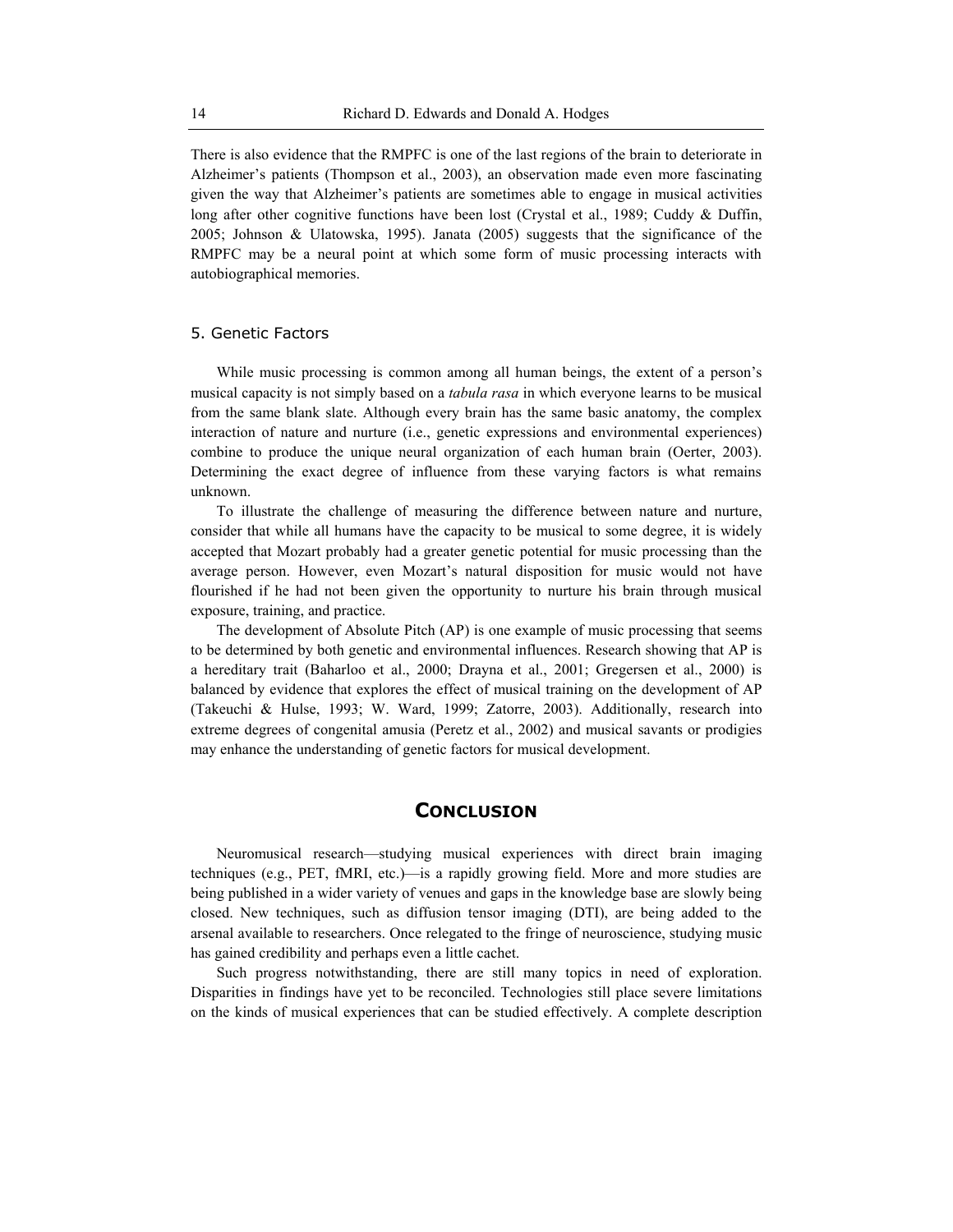that connects micro (genetic instructions) to macro levels (observable behaviors) in a smooth, comprehensive accounting of musical processes is not yet feasible.

Considering the status to occupy a mid-position between research still in its infancy and a mature, full-blown depiction, how can the current state of knowledge be summarized? The following represent general statements that are supported by data:

- Some degree of musicality is a birthright of all human beings.
- x Musical expressiveness and responsiveness appear at birth (even before birth) and, given appropriate learning opportunities and reinforcements, develop at a natural pace throughout childhood and into adulthood.
- Musicality is highly resilient and persists to some degree even in individuals who are afflicted with physical, cognitive, or emotional impairment.
- Genetic instructions and life experiences work together to shape the "musical brain."
- The brain changes and adapts in response to music learning experiences such that the brains of adult musicians show marked differences when compared to controls.
- Music is subserved by widely-distributed neural networks, with locally-specific nodal points contributing to the overall experience.
- Although some locally-specific neural substrates have been identified, activation sites may change in response to changes in subject, stimuli, or task variables.
- Certain aspects of musical experience are supported by disassociated (i.e., distinctive, non-shared) neural networks.
- The vast majority of neuromusical studies have been conducted with subjects (both trained and untrained) familiar with Western music. Considerably more research is needed with those engaged in non-Western musical experiences. Short of multicultural investigations, universal explanations of the musical brain are not possible.

The degree to which this information influences music pedagogy or the teaching/learning of nonmusical subjects (e.g., mathematics) is the subject of the remainder of this book, along with many other relevant topics. This is an exciting time in neuroscience with new findings coming online at a rapid pace. Significant contributions to our understanding of the music teaching/learning process are already being made. While music practitioners may not have all the answers they would like at the moment, they are encouraged to stay current with the literature. The future of music education will undoubtedly be impacted in significant ways by the swift progress of neuromusical research.

# **REFERENCES**

- Altenmueller, E. O., Gruhn, W., Liebert, G., & Parlitz, D. (2000). The impact of music education on brain networks: evidence from EEG-studies. *International Journal of Music Education, 35*, 47-53.
- Avanzini, G., Faienza, C., Minciacchi, D., Lopez, L., & Majno, M. (2003). *The Neurosciences and Music* (Vol. 999). New York: The New York Academy of Sciences.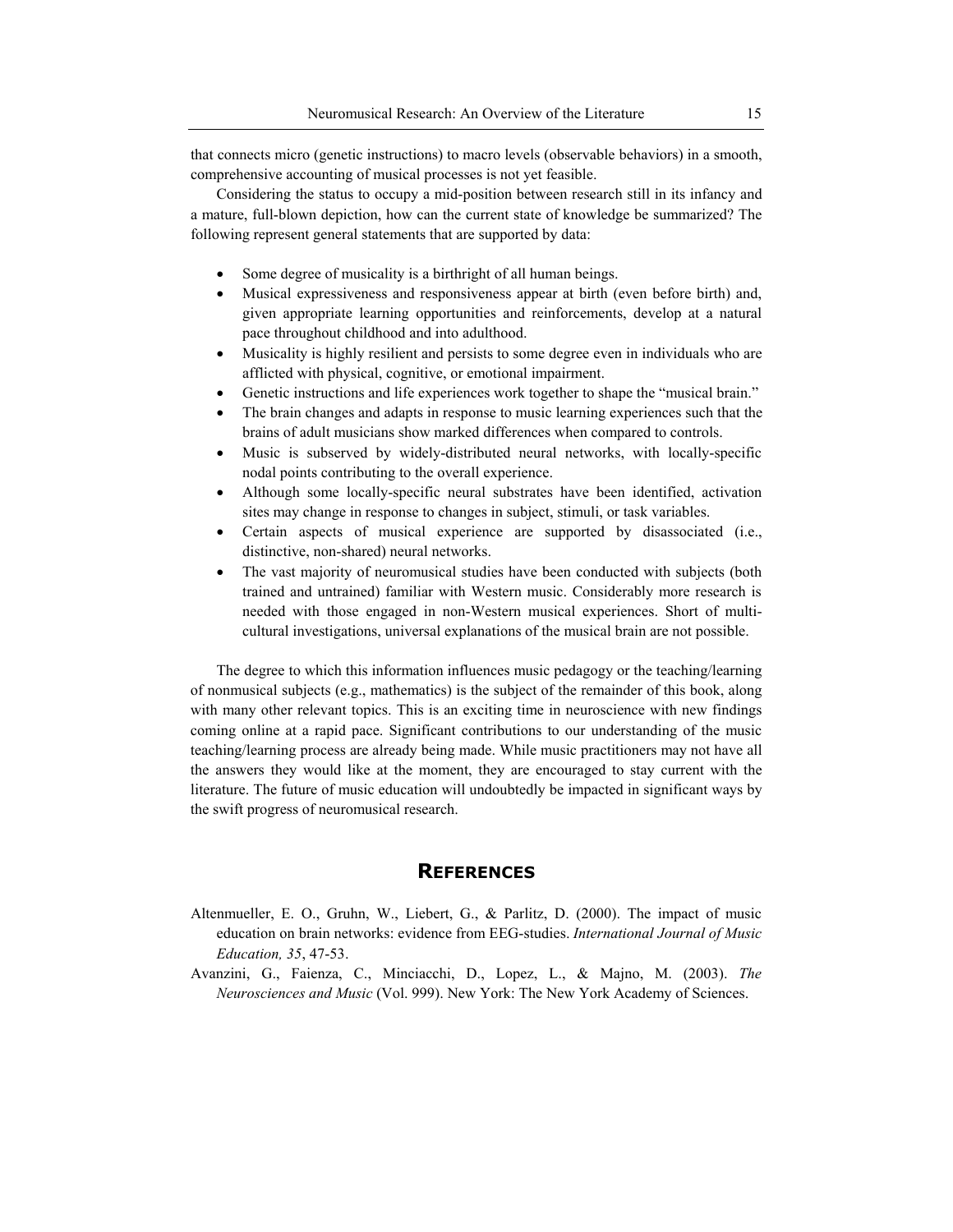- Avanzini, G., Lopez, L., Koelsch, S., & Majno, M. (2005). *The Neurosciences and Music II: From Perception to Performance* (Vol. 1060): The New York Academy of Sciences.
- Baharloo, S., Service, S., & Risch, N. (2000). Familial aggreagation of absolute pitch. *American Journal of Human Genetics., 67*, 755-758.
- Bangert, M., & Altenmueller, E. (2003). Mapping perception to action in piano practice: a longitudinal DC-EEG study. *BMC Neuroscience, 4*(26), 14.
- Banks, C., & Turner, J. (1991). *Mozart: prodigy of nature*. New York: Pierpont Morgan Library.
- Barlett, D., Kaufman, D., & Smeltekop, R. (1993). The effects of music listening and perceived sensory experiences on the immune system as measured by interleukin-1 and cortisol. *Journal of Music Therapy, 30*(4), 194-209.
- Bartlett, D. (1996). Physiological responses to music and sound stimuli. In D. Hodges (Ed.), *Handbook of music psychology* (2nd ed.). San Antonio: IMR Press.
- Bengtsson, S. L., Nagy, Z., Skare, S., Forsman, L., Forssberg, H., & Ullen, F. (2005). Extensive piano practicing has regionally specific effects on white matter development. *Nature Neuroscience, 8*(9), 1148-1150.
- Bengtsson, S. L., & Ullen, F. (2006). Dissociation between melodic and rhythmic processing during piano performance from musical scores. *Neuroimage, 30*(1), 272-284.
- Berk, L. (2004). *Development through the lifespan* (3 ed.). New York: Allyn & Bacon.
- Besson, M., Faita, F., & Requin, J. (1994). Brain waves associated with musical incongruities differ for musicians and non-musicians. *Neuroscience Letters, 168*(1-2), 101-105.
- Blacking, J. (1973). *How Musical is Man?* Seattle: University of Washington Press.
- Blood, A., & Zatorre, R. (2001). Intensely pleasurable responses to music correlate with activity in brain regions implicated in reward and emotion. *Proceedings of the National Academy of Sciences, 98*(II), 818-823.
- Blood, A. J., Zatorre, R., Bermudez, P., & Evans, A. C. (1999). Emotional responses to pleasant and unpleasant music correlate with activity in paralimbic brain regions. *Nature Neuroscience, 2*(4), 382-387.
- Botez, M., & Wertheim, N. (1959). Expressive aphasia and amusia following right frontal lesion in a right-handed man. *Journal of Experimental Pscyhology, 65*, 103-105.
- Brown, S., Martinez, M., Hodges, D., Fox, P., & Parsons, L. (2004). The song system of the human brain. *Cognitive Brain Research, 20*, 363-375.
- Brown, S., Martinez, M. J., & Parsons, L. M. (2004). Passive music listening spontaneously engages limbic and paralimbic systems. *NeuroReport, 15*(13), 2033-2037.
- Bunzeck, N., Wuestenberg, T., Lutz, K., Heinze, H. J., & Jaencke, L. (2005). Scanning silence: mental imagery of complex sounds. *Neuroimage, 26*(4), 1119-1127.
- Chailley, J. (1964). *40,000 years of music*. New York: Farrar, Straus, and Giroux.
- Chugani, H., Phelps, M., & Mazziota, J. (1993). Positron emission tomography study of human brain functional development. In M. Johnson (Ed.), *Brain development and cognition,* (pp. 125-143). Cambridge, MA: Blackwell Publishers.
- Critchley, M., & Henson, R. (1977). *Music and the Brain*. Springfield, IL: C.C. Thomas.
- Crystal, H., Grober, E., & Masur, D. (1989). Preservation of musical memory in Alzheimer's disease. *Journal of Neurology, Neruosurgery, and Pschiatry, 52*, 1415-1416.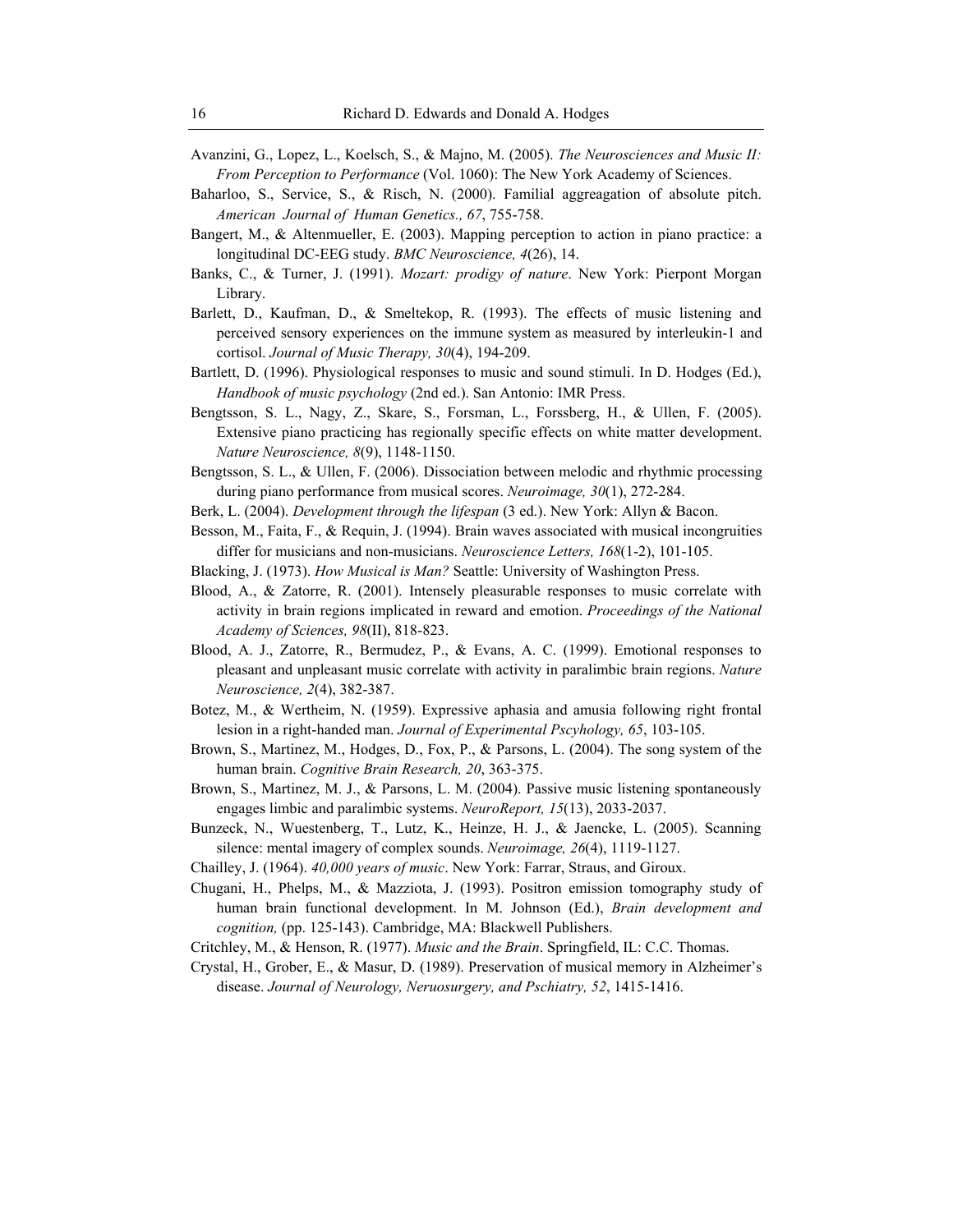- Cuddy, L. L., & Duffin, J. (2005). Music, memory, and Alzheimer's disease: Is music recognition spared in dementia, and how can it be assessed? *Medical Hypotheses, 64*(2), 229-235.
- Cui, H. W., Zhang, S. Z., Di, H. B., Liu, H., Zhu, Y. H., Zhang, Q. W., et al. (2005). [Functional MRI of human brain in musicians and non-musicians]. *Zhejiang Da Xue Xue Bao Yi Xue Ban, 34*(4), 326-330.
- Deutsch, D. (1999). *The Psychology of Music* (2nd ed.). New York: Academic Press.
- Di Pietro, M., Laganaro, M., Leemann, B., & Schnider, A. (2004). Receptive amusia: temporal auditory processing deficit in a professional musician following a left temporoparietal lesion. *Neuropsychologia, 42*(7), 868-877.
- Drayna, D., Manichaikul, A., de Lange, M., Snieder, H., & Spector, T. (2001). Genetic correlates of musical pitch recognition in humans. *Science, 291*, 1969-1971.
- Elbert, T., Pantev, C., Wienbruch, C., Rockstroh, B., & Taub, E. (1995). Increased cortical representation of the fingers of the left hand in string players. *Science, 270*, 305-307.
- Evers, S., & Suhr, B. (2000). Changes of the neurotransmitter serotonin but not of hormones during short time music perception. *European Archives of Psychiatryand Clinical Neuroscience, 250*(3), 144-147.
- Faita, F., & Besson, M. (1994). *Electrophysiological index of musical expectancy: Is there a repetition effect on the event-related potentials associated with musical incongruities?* Paper presented at the Proceedings of the 3rd international conference for music perception and cognition, Liege, Belgium.
- Fassbender, C. (1996). Infants' auditory sensitivity towards acoustic parameters of speech and music. In I. Deliège & J. A. Sloboda (Eds.), *Musical beginnings: origins and development of musical competence* (pp. 56-87). New York: Oxford University Press.
- Flohr, J., Persellin, D., & Miller, D. (1996). *Children's electrophysical responses to music.* Paper presented at the 22nd International Society for Music Education World Conference, Amsterdam, The Netherlands.
- Fox, N., W. Crum, R. Scahill, J. Stevesn, J. Janssen, and M. Rossor. (2001). Imaging of onset and progression of Alzheimer's disease with voxel-compression mapping of serial magnetic resonance images. *The Lancet, 358*(9277), 201-205.
- Fridman, R. (1973). The first cry of the newborn: Basis for the child's future musical development. *Journal of Research in Music Education, 21*(3), 264-269.
- Fujioka, T., Trainor, L. J., Ross, B., Kakigi, R., & Pantev, C. (2004). Musical training enhances automatic encoding of melodic contour and interval structure. *Journal of Cognitive Neuroscience, 16*(6), 1010-1021.
- Gaab, N., Gaser, C., Zaehle, T., Jaencke, L., & Schlaug, G. (2003). Functional anatomy of pitch memory: an fMRI study with sparse temporal sampling. *Neuroimage, 19*, 1417- 1426.
- Gardner, H. (1983). *Frames of mind: the theory of multiple intelligences*. New York: BasicBooks.
- Gaser, C., & Schlaug, G. (2003). Brain structures differ between musicians and nonmusicians. *Journal of Neuroscience, 23*(27), 9240-9245.
- Gedo, J. (1986). Portrait of the artist as adolescent prodigy: Mozart and the Magic Flute. *Medical Problems of Performing Artists, 1*(3), 107-111.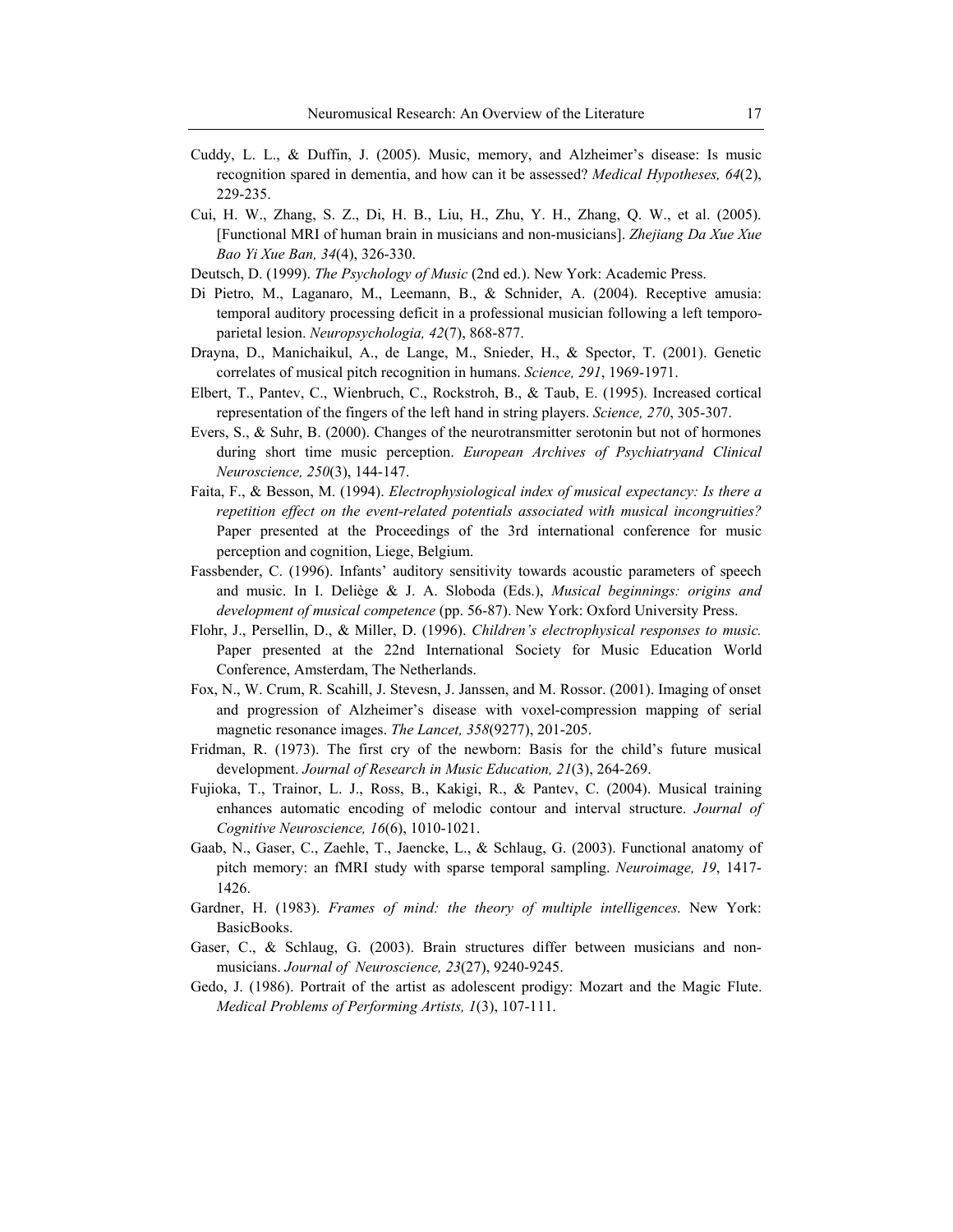- Geissmann, T. (2000). Gibbon songs and human music from an evolutionary perspective. In N. Wallin, B. Merker & S. Brown (Eds.), *The origins of music* (pp. 103-123). Cambridge: The MIT Press.
- Gilbert, S. J., Frith, C. D., & Burgess, P. W. (2005). Involvement of rostral prefrontal cortex in selection between stimulus-oriented and stimulus-independent thought. *European Journal of Neuroscience, 21*(5), 1423-1431.
- Gopnik, A., Meltznoff, A., & Kuhl, P. (2001). *The scientist in the crib*. New York: Perennial.
- Gray, P., Krause, B., Atema, J., Payne, R., Krumhansl, C., & Baptista, L. (2001). The music of nature and the nature of music. *Science, 29*, 52-54.
- Gregersen, P., Kowalsky, E., Kohn, N., & Marvin, E. (2000). Early childhood music education and predisposition to absolute pitch: teasing apart genes and environment. *American Journal of Human Genetics., 98*, 280-282.
- Gulick, W., Gescheider, G., & Frisina, R. (1989). *Hearing: physiological acoustics, neural coding, and psychoacoustics*. New York: Oxford University Press.
- Hall, D., Johnsrude, I., M., H., A., P., Akeroyd, M., & A., S. (2002). Spectral and temporal processing in human auditory cortex. *Cerebral Cortex, 12*, 140-149.
- Halpern, A., & Zatorre, R. (1999). When that tune runs through your head: a PET investigation of auditory imagery for familiar melodies. *Cerebral Cortex, 9*, 697-704.
- Halpern, A., Zatorre, R., Bouffard, M., & Johnson, J. (2004). Behavioral and neural correlates of perceived and imagined musical timbre. *Neuropsychologia, 42*(9), 1281- 1292.
- Hart, H., Palmer, A., & Hall, D. (2003). Amplitude and frequency-modulated stimuli activate common regions of human auditory cortex. *Cerebral Cortex, 13*, 773-781.
- Haslinger, B., Erhard, P., Altenmueller, E., Hennenlotter, A., Schwaiger, M., Grafin von Einsiedel, H., et al. (2004). Reduced recruitment of motor association areas during bimanual coordination in concert pianists. *Human Brain Mapping, 22*(3), 206-215.
- Henson, R. (1977). Neurological aspects of musical experience. In M. Critchley & R. Henson (Eds.), *Music and the brain: studies in the neurology of music* (pp. 3-21). Springfield, IL: C.C. Thomas.
- Hodges, D. (Ed.). (1996). *Handbook of music psychology* (2 ed.). San Antonio: IMR Press.
- Hodges, D., Hairston, W. D., & Burdette, J. H. (2005). Aspects of multisensory perception: the integration of visual and auditory information in musical experiences. *Annals of the. New York Academy of Scences., 1060*, 175-185.
- Hood, M. (1971). *The ethnomusicologist*. New York: McGraw-Hill.
- Hummelsheim, H. (1999). Rationales for improving motor function. *Current Opinion in Neurology, 12*, 697-701.
- Hutchinson, S., Lee, L. H., Gaab, N., & Schlaug, G. (2003). Cerebellar volume of musicians. *Cerebral Cortex, 13*(9), 943-949.
- Ibbotson, N., & Morton, J. (1981). Rhythm and dominance. *Cognition, 9*, 125-138.
- Janata, P., Birk, J. L., Van Horn, J. D., Leman, M., Tillmann, B., & Bharucha, J. J. (2002). The cortical topography of tonal structures underlying Western music. *Science, 298*(5601), 2167-2170.
- Janata, P., & Grafton, S. T. (2003). Swinging in the brain: shared neural substrates for behaviors related to sequencing and music. *Nature Neuroscience, 6*(7), 682-687.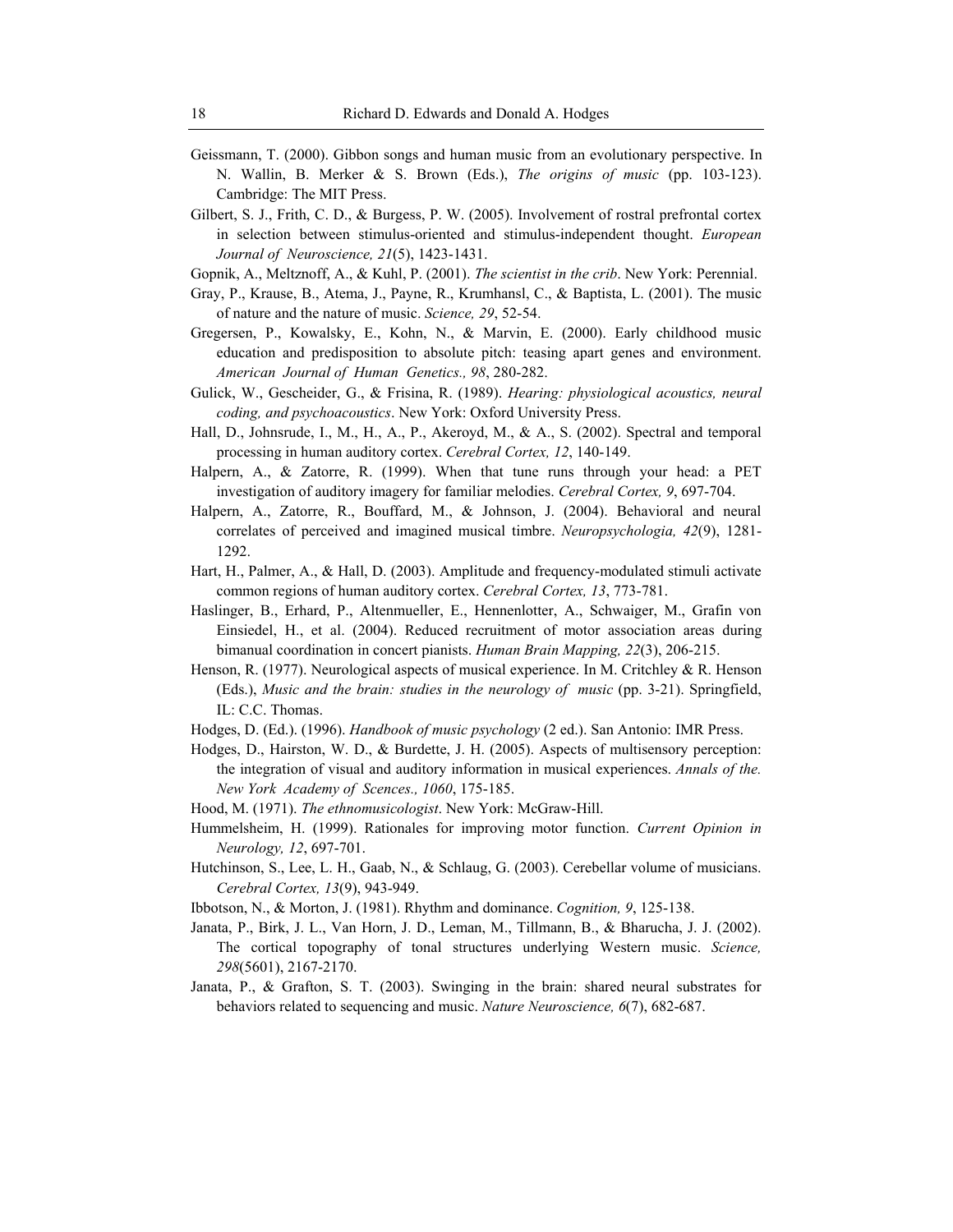- Jaencke, L., Shah, N. J., & Peters, M. (2000). Cortical activations in primary and secondary motor areas for complex bimanual movements in professional pianists. *Brain Res Cogn Brain Res, 10*(1-2), 177-183.
- Johnson, J., & Graziano, A. (2003). August Knoblauch and amusia: a nineteenth-century cognitive model of music. *Brain and Cognition, 51*(1), 102-114.
- Johnson, J., & Ulatowska, H. (1995). The nature of the tune and text in the production of songs. In R. Pratt & R. Spintge (Eds.), *Music Medicine II* (pp. 153-168). St. Louis: MMB Music.
- Juslin, P., & Sloboda, J. (Eds.). (2001). *Music and emotion: theory and research*. New York: Oxford University Press.
- Kaas, J. H. (1991). Plasticity of sensory and motor maps in adult mammals. *Annual Review of Neuroscience, 14*, 137-167.
- Keenan, J. P., Thangaraj, V., Halpern, A. R., & Schlaug, G. (2001). Absolute pitch and planum temporale. *Neuroimage, 14*(6), 1402-1408.
- Kelley, W. M., Macrae, C. N., Wyland, C. L., Caglar, S., Inati, S., & Heatherton, T. F. (2002). Finding the self? An event-related fMRI study. *Journal of Cognitive Neuroscience, 14*(5), 785-794.
- Khalfa, S., Schon, D., Anton, J. L., & Liegeois-Chauvel, C. (2005). Brain regions involved in the recognition of happiness and sadness in music. *NeuroReport, 16*(18), 1981-1984.
- Kimura, D. (1964). Left-right differences in the perception of melodies. *Quarterly Journal of Experimental Psychology, 16*, 355-358.
- Koelsch, S., Fritz, T., Schulze, K., Alsop, D., & Schlaug, G. (2005). Adults and children processing music: an fMRI study. *Neuroimage, 25*(4), 1068-1076.
- Koelsch, S., Grossmann, T., Gunter, T. C., Hahne, A., Schroger, E., & Friederici, A. D. (2003). Children processing music: electric brain responses reveal musical competence and gender differences. *Journal of Cognitive Neuroscience, 15*(5), 683-693.
- Koelsch, S., Gunter, T. C., v Cramon, D. Y., Zysset, S., Lohmann, G., & Friederici, A. D. (2002). Bach speaks: a cortical "language-network" serves the processing of music. *Neuroimage, 17*(2), 956-966.
- Koelsch, S., Kasper, E., Sammler, D., Schulze, K., Gunter, T., & Friederici, A. D. (2004). Music, language and meaning: brain signatures of semantic processing. *Nature Neuroscience, 7*(3), 302-307.
- Koelsch, S., & Mulder, J. (2002). Electric brain responses to inappropriate harmonies during listening to expressive music. *Clinical Neurophysiology, 113*(6), 862-869.
- Kohlmetz, C., Muller, S. V., Nager, W., Muente, T. F., & Altenmueller, E. (2003). Selective loss of timbre perception for keyboard and percussion instruments following a right temporal lesion. *Neurocase, 9*(1), 86-93.
- Kristeva, R., Chakarova, V., Schulte-Mönting, J., & Spreer, J. (2003). Activation of cortical areas in music execution and imagining: a high-resolution EEG study. *Neuroimage, 20*(3), 1872-1883.
- Kuck, H., Grossbach, M., Bangert, M., & Altenmueller, E. (2003). Brain processing of meter and rhythm in music: Electrophysiological evidence of a common network. *Annals of the New York Academy of Sciences, 999*, 244-253.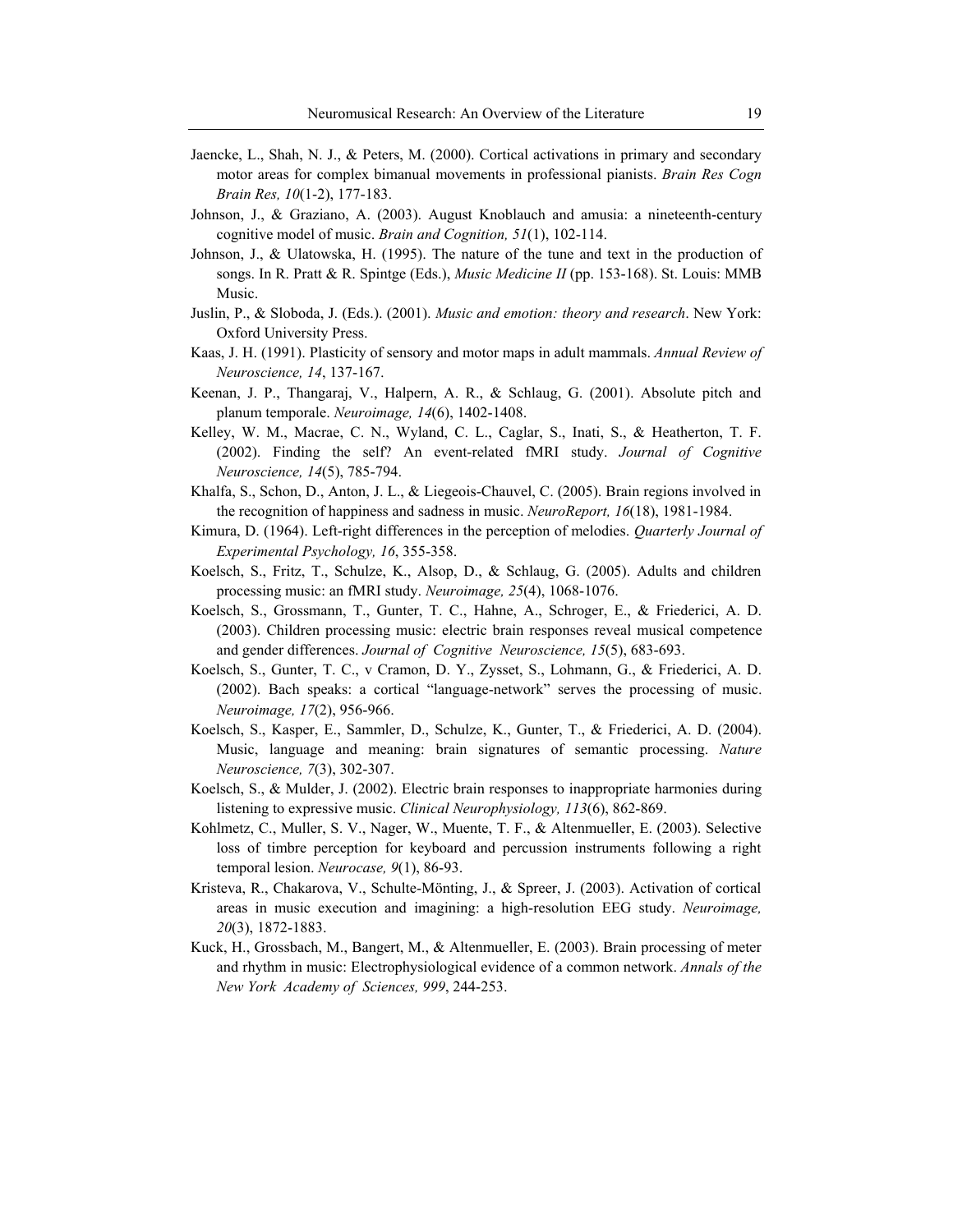- Kuriki, S., Isahai, N., & Ohtsuka, A. (2005). Spatiotemporal characteristics of the neural activities processing consonant/dissonant tones in melody. *Experimental Brain Research, 162*(1), 46-55.
- Langer, S. (1967). *Mind: An Essay on Human Feeling* (Vol. 1). Baltimore: The Johns Hopkins Press.
- Langheim, F., Callicott, J., Mattay, V., Duyn, J., & Weinberger, D. (2002). Cortical systems associated with covert music rehearsal. *Neuroimage, 16*(4), 901-908.
- Lardner, B., & Lakim, M. (2002). Tree-hole frogs exploit resonance effects. *Nature, 420*, 475.
- Lecanuet, J. (1996). Prenatal auditory experience. In I. Deliège & J. A. Sloboda (Eds.), *Musical beginnings: origins and development of musical competence* (pp. 3-34). New York: Oxford University Press.
- Lee, D. J., Chen, Y., & Schlaug, G. (2003). Corpus callosum: musician and gender effects. *NeuroReport, 14*(2), 205-209.
- Levitin, D., & Bellugi, U. (1998). Musical abilities in individuals with Williams syndrome. *Music Perception, 15*(4), 357-389.
- Levitin, D., & Menon, V. (2003). Musical structure is processed in "language" areas of the brain: a possible role for Brodmann Area 47 in temporal coherence. *Neuroimage, 20*(4), 2142-2152.
- Li, E., Weng, X., Han, Y., Wu, S., Zhuang, J., Chen, C., et al. (2000). Asymmetry of brain functional activation: fMRI study under language and music stimulation. *Chin Med J (Engl), 113*(2), 154-158.
- Lo, Y. L., & Fook-Chong, S. (2004). Ipsilateral and contralateral motor inhibitory control in musical and vocalization tasks. *Experimental Brain Research, 159*(2), 258-262.
- Lo, Y. L., Fook-Chong, S., Lau, D. P., & Tan, E. K. (2003). Cortical excitability changes associated with musical tasks: a transcranial magnetic stimulation study in humans. *Neuroscience Letters, 352*(2), 85-88.
- Lomax, A. (1968). *Folk Song Style and Culture*. New Brunswick, NJ: Transaction Books.
- Lopez, L., Jurgens, R., Diekmann, V., Becker, W., Ried, S., Grozinger, B., et al. (2003). Musicians versus nonmusicians. A neurophysiological approach. *Annals of the New York Academy of Sciences, 999*, 124-130.
- Maess, B., Koelsch, S., Gunter, T. C., & Friederici, A. D. (2001). Musical syntax is processed in Broca's area: an MEG study. *Nature Neuroscience, 4*(5), 540-545.
- Malyrenko, T., Kuraev, G., Malyrenko, Y., Khvatova, M., Romanonva, N., & Gurina, V. (2003). The development of brain electrical activity in 4-year-old children by long-term sensory stimulation with music. *Human Physiology, 22*(1), 76-81.
- Marin, O., & Perry, D. (1999). Aneurological aspects of music perception and performance. In D. Deutsch (Ed.), *The psychology of music*. San Diego: Academic.
- Mauritz, K. (2002). Gait training in hemiplegia. *Eurpean Journal of Neurology, 9*, 23-29.
- McIntosh, G., Brown, S., Rice, R., & Thaut, M. (1997). Rhythmic auditory-motor facilitation of gait patterns in patients with parkinsonís disease. *Journal of Neurology, Neurosurgery, and Psychiatry, 62*, 22-26.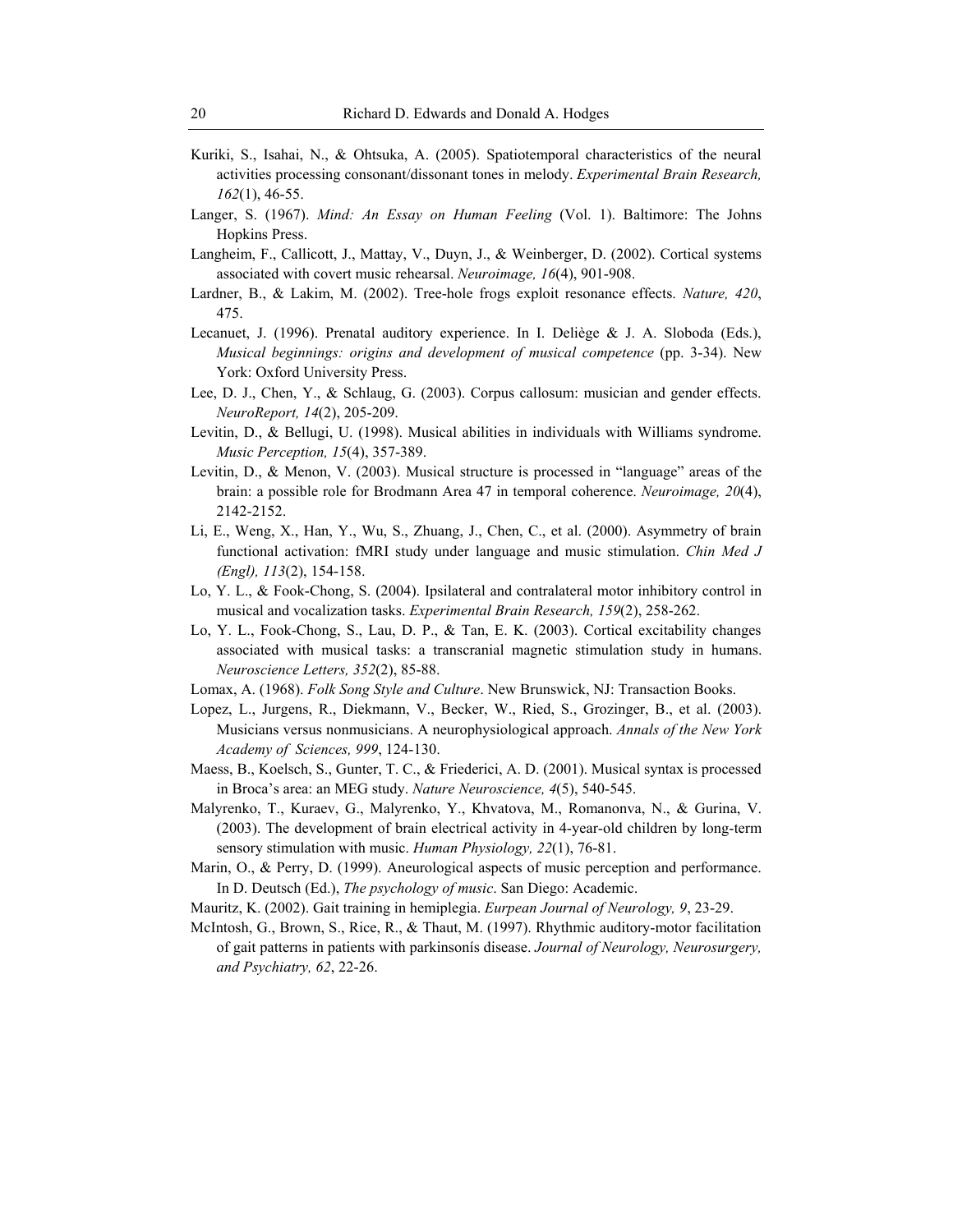- McIntosh, G., Thaut, M., & Rice, R. (1996). Rhythmic auditory stimulation as an entrainment and therapy technique: Effects on gait of stroke and Parkinsonian's patients. In *MusicMedicine* (Vol. 2, pp. 145-152). St. Louis, MO: MMB Music.
- Meister, I., Krings, T., Foltys, H., Boroojerdi, B., Muller, M., Topper, R., et al. (2005). Effects of long-term practice and task complexity in musicians and nonmusicians performing simple and complex motor tasks: implications for cortical motor organization. *Human Brain Mapping, 25*(3), 345-352.
- Menon, V., & Levitin, D. (2005). The rewards of music listening: Response and physiological connectivity of the mesolimbic system. *Neuroimage, 28*(1), 175-184.
- Merriam, A. (1964). *The anthropology of music*. Chicago: Northwestern University Press.
- Meyer, L. (1956). *Emotion and meaning in music*. Chicago: University of Chicago Press.
- Miller, L. (1989). *Musical savants: Exceptional skill and mental retardation*. Hillsdale, NJ: Laurence Erlbaum.
- Minagar, A., Ragheb, J., & Kelley, R. E. (2003). The Edwin Smith surgical papyrus: description and analysis of the earliest case of aphasia. *Journal of Medical Biography, 11*(2), 114-117.
- Molinari, M., Leggio, M., De Maritn, M., Cerasa, A., & Thaut, M. (2003). Neurobiology of rhythmic motor entrainment. *Annals of the New York Academy of Sciences, 999*, 313- 321.
- Muente, T., Altenmueller, E., & Jaencke, L. (2002). The musician's brain as a model of neuroplasticity. *Nature Neuroscience, 3*, 473-378.
- Nager, W., Kohlmetz, C., Altenmueller, E., Rodriguez-Fornells, A., & Muente, T. F. (2003). The fate of sounds in conductors' brains: an ERP study. *Brain Research. Cognitive Brain Research, 17*(1), 83-93.
- Nelson, C., & Bloom, F. (1997). Child development and neuroscience. *Child Development, 68*(5), 970-987.
- Nettl, B. (1983). *The study of ethnomusicology*. Urbana: University of Illinois Press.
- Nirkko, A., Baader, A., Loevblad, K.-O., Milani, P., & Wiesendanger, M. (2000). Cortical representation of music production in violin players: behavioral assessment and functional imaging of finger sequencing, bimanual coordination and music specific brain activation. *Neuroimage, 11*(5, Supplement 1), S106.
- Ochsner, K. N., & Gross, J. J. (2005). The cognitive control of emotion. *Trends in Cognitive Sciences, 9*(5), 242-249.
- Oerter, R. (2003). Biological and psychological correlates of exceptional performance in development. *Annals of the New York Academy of Sciences,, 999*, 451-460.
- Panneton, R. (1985). Prenatal auditory experience with melodies: Effects on postnatal auditory preferences (Doctor of Philosophy, The University of North Carolina at Greensboro). *Dissertation Abstracts International*, 47/09-B, 3984. University Microfilms No. 8701333.
- Pantev, C., Oostenveld, R., Engelien, A., Ross, B., Roberts, L. E., & Hoke, M. (1998). Increased auditory cortical representation in musicians. *Nature, 392*(6678), 811-814.
- Pantev, C., Roberts, L., Schulz, M., Engelien, A., & Ross, B. (2001). Timbre-specific enhancement of auditory cortical representations in musicians. *NeuroReport, 1*, 169-174.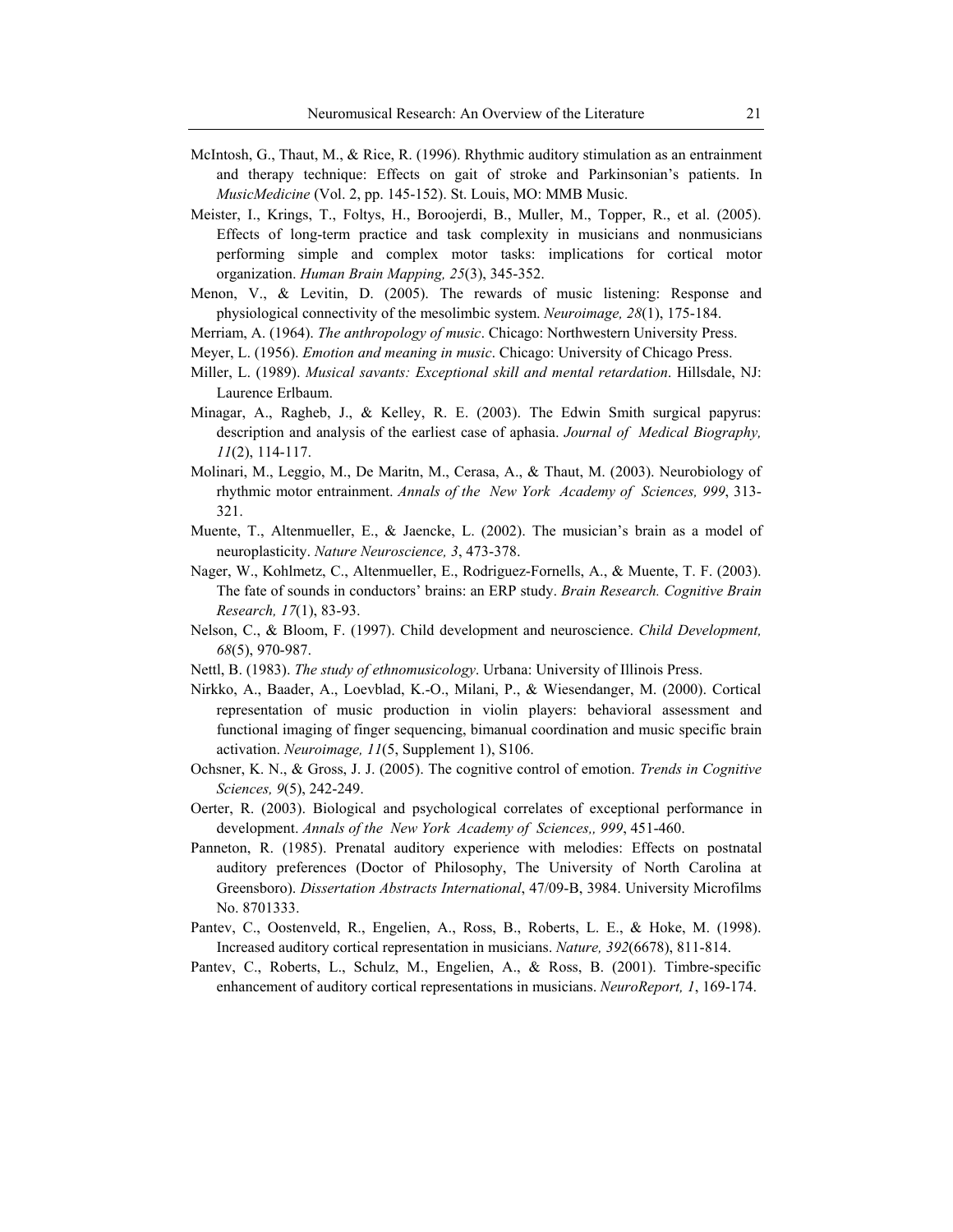- Papousek, M. (1996). Intuitive parenting: A hidden source of musical stimulation in infancy. In I. Deliège & J. A. Sloboda (Eds.), *Musical beginnings: origins and development of musical competence* (pp. 88-112). New York: Oxford University Press.
- Parsons, L. (2001). Exploring the functional neuroanatomy of music performance, perception, and comprehension. *Annals of the . New York. Academy of Sciences, 930*, 211-231.
- Parsons, L., Sergent, J., Hodges, D., & Fox, P. (2005). The brain basis of piano performance. *Neuropsychologia, 43*(2), 199-215.
- Pascual-Leone, A., Nguyet, D., Cohen, L. G., Brasil-Neto, J. P., Cammarota, A., & Hallett, M. (1995). Modulation of muscle responses evoked by transcranial magnetic stimulation during the acquisition of new fine motor skills. *Journal of Neurophysiology, 74*(3), 1037- 1045.
- Payne, K. (2000). The progressively changing songs of humpback whales: A window on the creative process in a wild animal. In N. Wallin, B. Merker & S. Brown (Eds.), *The origins of music* (pp. 135-150). Cambridge: The MIT press.
- Penhune, V., Zatorre, R., & Evans, A. (1998). Cerebellar contributions to motor timing: a PET sutdy of auditory and visual rhythm reproduction. *Journal of Cognitive Neuroscience, 10*, 752-765.
- Penhune, V., Zatorre, R., & Feindel, W. (1999). The role of auditory cortex in retention of rhythmic patterns as studied in patients with temporal lobe removals including Heschl's gyrus. *Neuropsychologia, 37*(3), 315-331.
- Pepper, T. (2005, February 21). Inside the head of an applicant. *Newsweek, CXLV*.
- Peretz, I., Ayotte, J., Zatorre, R., Mehler, J., Ahad, P., Penhune, V. B., et al. (2002). Congenital amusia: a disorder of fine-grained pitch discrimination. *Neuron, 33*(2), 185- 191.
- Peretz, I., & Zatorre, R. (2003). *The cognitive neuroscience of music*. Oxford: Oxford University Press.
- Peretz, I., & Zatorre, R. (2005). Brain organization for music processing. *Annual Review of Psychology, 56*, 89-114.
- Platel, H., Baron J., Desgranges B, Bernarnd, F., & Eustache, F. (2003). Semantic and episodic memory for music are subserved by distinct neural networks. *Neuroimage, 20*, 244-256.
- Platel, H., Price, C., Baron, J., Wise, R., Lambert, J., Frakowiak, R., et al. (1997). The structural components of music perception: A functional anatomical study. *Brain, 20*(2), 229-243.
- Popescu, M., Otsuka, A., & Ioannides, A. A. (2004). Dynamics of brain activity in motor and frontal cortical areas during music listening: a magnetoencephalographic study. *Neuroimage, 21*(4), 1622-1638.
- Radocy, R. E., & Boyle, J. D. (2003). *Psychological foundations of musical behavior*. Springfield, IL: Charles C. Thomas.
- Reimer, B. (1989). *A philosophy of music education* (2 ed.). Englewood Cliffs, NJ: Prentice-Hall.
- Révész, G. (1925/1970). *The psychology of a musical prodigy*. New York: Harcourt, Brace & Company, Inc. Reprinted Westport, Conn., Greenwoood Press [1970].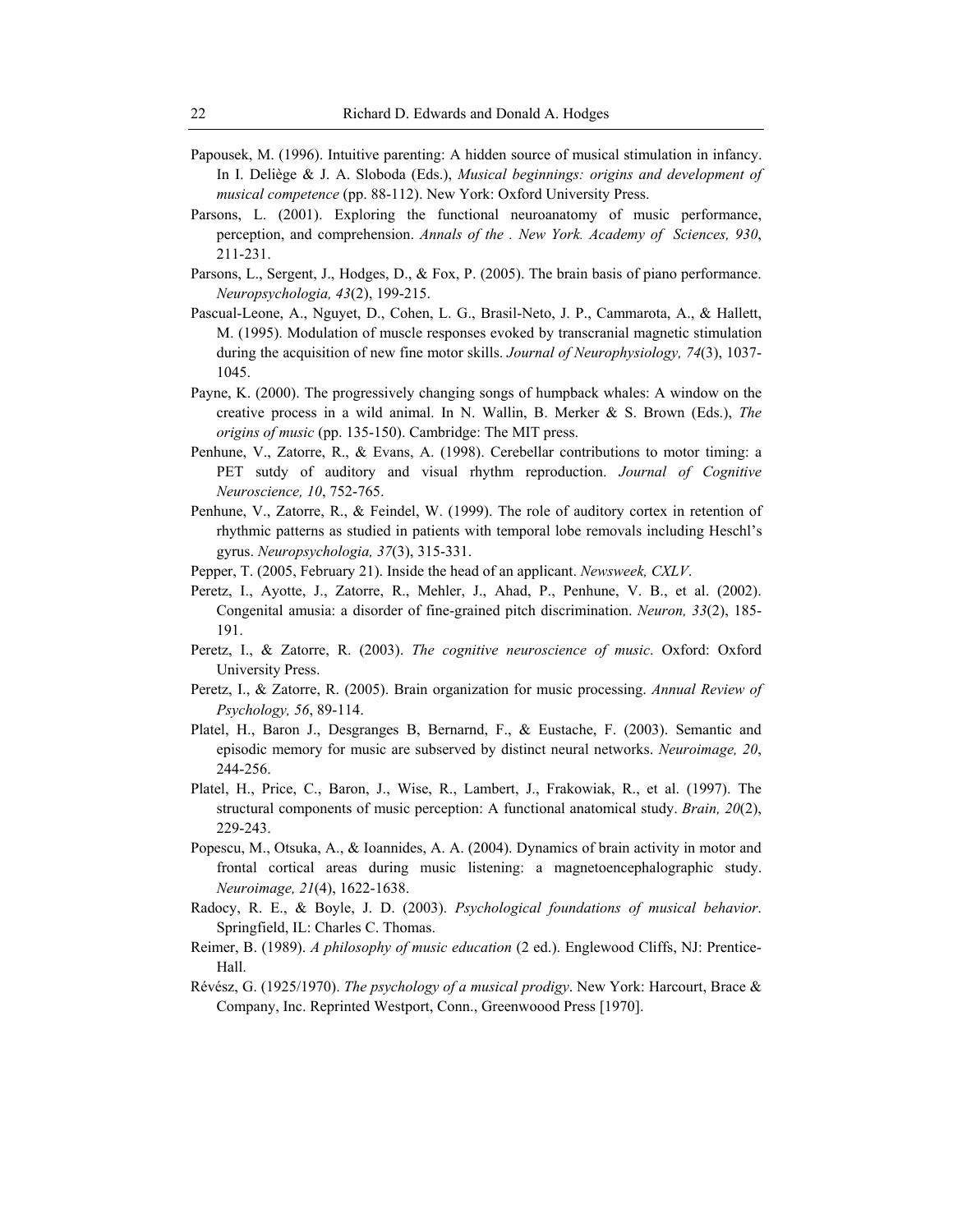- Ross, D. A., Olson, I. R., & Gore, J. C. (2003). Cortical plasticity in an early blind musician: an fMRl study. *Magnetic Resonance Imaging, 21*(7), 821-828.
- Sacks, O. (1999). *Awakenings*. New York: Vintage Books.
- Saffran, J. R. (2003). Musical learning and language development. *Annals of the New York. Academy of Sciences,, 999*, 397-401.
- Sakai, K., Hikosaka, O., Miyauchi, S., Takino, R., Tamada, T., Iwata, N. K., et al. (1999). Neural representation of a rhythm depends on its interval ratio. *Journal of Neuroscience, 19*(22), 10074-10081.
- Satoh, M., Takeda, K., Nagata, K., Hatazawa, J., & Kuzuhara, S. (2003). The anterior portion of the bilateral temporal lobes participates in music perception: a positron emission tomography study. *American Journal of Neuroradiology, 24*(9), 1843-1848.
- Schlaug, G. (2001). The brain of musicians: A model for functional and structural changes. *Annals of the New York Academy of Sciences, 930*, 281-299.
- Schlaug, G., Jaencke, L., Huang, Y., & Steinmetz, H. (1995 a). In vivo evidence of structural brain asymmetry in musicians. *Science, 267*(5198), 699-701.
- Schlaug, G., Jaencke, L., Huang, Y., Staiger, J. F., & Steinmetz, H. (1995 b). Increased corpus callosum size in musicians. *Neuropsychologia, 33*, 1047-1055.
- Schlaug, G., Norton, A., Overy, K., & Winner, E. (2005). Effects of music training on the child's brain and cognitive development. *Ann. N. Y. Acad. Sci., 1060*, 219-230.
- Schneider, P., Sluming, V., Roberts, N., Scherg, M., Goebel, R., Specht, H. J., et al. (2005). Structural and functional asymmetry of lateral Heschl's gyrus reflects pitch perception preference. *Nature Neuroscience, 8*(9), 1241-1247.
- Schon, D., Magne, C., & Besson, M. (2004). The music of speech: music training facilitates pitch processing in both music and language. *Psychophysiology, 41*(3), 341-349.
- Sergent, J. (1993). Mapping the musician brain. *Human Brain Mapping, 1*(1), 20-38.
- Seung, Y., Kyong, J. S., Woo, S. H., Lee, B. T., & Lee, K. M. (2005). Brain activation during music listening in individuals with or without prior music training. *Neurosci Res, 52*(4), 323-329.
- Shahin, A., Bosnyak, D. J., Trainor, L. J., & Roberts, L. E. (2003). Enhancement of neuroplastic P2 and N1c auditory evoked potentials in musicians. *Journal of Neuroscience, 23*(13), 5545-5552.
- Shepherd, G. (1994). *Neurobiology* (3 ed.). New York: Oxford University Press.
- Slater, P. (2000). Birdsong repertoires: Their origins and use. In N. Wallin, B. Merker & S. Brown (Eds.), *The origins of music* (pp. 49-63). Cambridge: The MIT Press.
- Sluming, V., Barrick, T., Howard, M., Cezayirli, E., Mayes, A., & Roberts, N. (2002). Voxelbased morphometry reveals increased gray matter density in Broca's area in male symphony orchestra musicians. *Neuroimage, 17*(3), 1613-1622.
- Spintge, R. (1992). The neurophsyiology of emotion and its therapeutic applications in music therapy and music medicine. In C. Maranto (Ed.), *Applications of music in medicine*. Washington, D. C.: National Association for Music Therapy.
- Stiles, J. (2000). Neural plasticity and cognitive development. *Delopmental Neuropscyhology, 18*(2), 237-272.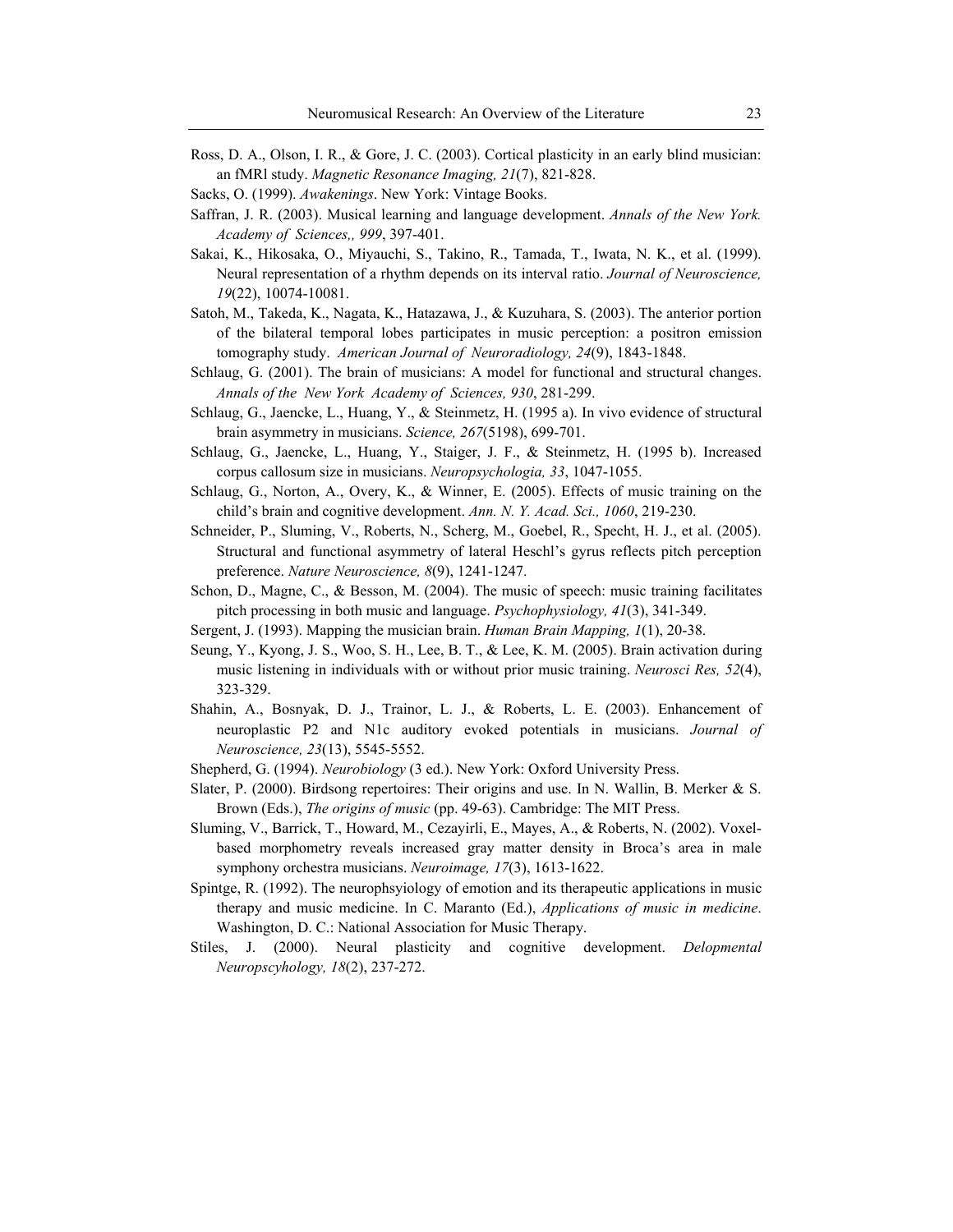- Sutoo, D., & Akiyama, K. (2004). Music improves dopaminergic neurotransmission: demonstration based on the effect of music on blood pressure regulation. *Brain Research, 1016*(2), 255-262.
- Suzuki, S. (1983). *Nurture by Love: The Classic Approach to Talent Education* (2 ed.). Miami: Summy-Birchard.
- Takeuchi, A., & Hulse, S. (1993). Absolute pitch. *Psychological Bulletin, 113*, 345-361.
- Tanioka, F., Takazawa, T., Kamata, S., Kudo, M., Matsuki, A., & Oyama, T. (1987). Hormonal effect of anxiolytic music in patients during surgical operations under epidural anesthesia. In R. Spintge & R. Droh (Eds.), *Music in medicine*. Berlin: Springer-Verlag.
- Taupin, P. (2006). Adult neurogenesis and neuroplasticity. *Restorative Neurology and Neuroscience, 24*(1), 9-15.
- Tervaniemi, M., & Huotilainen, M. (2003). The promises of change-related brain potentials in cognitive neuroscience of music. *Annals of the New York Academy of Sciences., 999*, 29-39.
- Thaut, M. (2003). Neural basis of rhythmic timing networks in the human brain. *Annals of the New York Academy of Sciences, 999*, 364-373.
- Thaut, M., McIntosh, G., Rice, R., Rathbun, J., & Brault, J. (1996). Rhythmic auditory stimulation in gait training for Parkinson's disease patients. *Movement Disorders, 11*(2), 193-200.
- Thivard, L., Belin, P., Zibovicius, M., Poline, J., & Samson, Y. (2000). A cortical region sensitive to auditory spectral motion. *NeuroReport, 11*, 2969-2972.
- Thompson, P., Giedd, J., Woods, R., MacDonald, D., Evans, A., & Toga, A. (2000). Growth patterns in the developing brain detected by using continuum mechanical tensor maps. *Nature, 404*(9), 190-193.
- Thompson, P., Hayashi, K. M., de Zubicaray, G., Janke, A. L., Rose, S. E., & Semple, J. (2003). Dynamics of gray matter loss in Alzheimer's disease. *Journal of Neuroscience, 23*(3), 994-1005.
- Trainor, L., Shahin, A., & Roberts, L. (2003). Effects of musical training on the auditory cortex in children. *Annals of the New York Academy of Sciences, 999*, 506-513.
- Trainor, L., Tsang, C., & Cheung, V. (2002). Preference for consonance in two-month old infants. *Music Perception, 20*(2), 185-192.
- Trehub, S. (2001). Musical predispositions in infancy. *Annals of the New York Academy of Sciences., 930*, 1-16.
- Trehub, S. (2003). The developmental origins of musicality. *Nature Neuroscience, 6*(7), 669- 673.
- Trehub, S. (2004). Foundations: Music perception in infancy. In J. Flohr (Ed.), *The musical lives of young children* (pp. 24-29). Upper Saddle River, NJ: Prentice-Hall.
- Trevarthen, C., & Malloch, S. (2002). Musicality and music before three: Human vitality and invention shared with pride. *Zero to Three, 23*(1), 10-18.
- Tsao, C. C., Gordon, T. F., Maranto, C. D., Lerman, C., & Murasko, D. (1991). The effects of music and directed biological imagery on immune response S-IgA. In M. C. D. (Ed.), *Applications of music in medicine*. Washington, D. C.: National Association for Music Therapy.